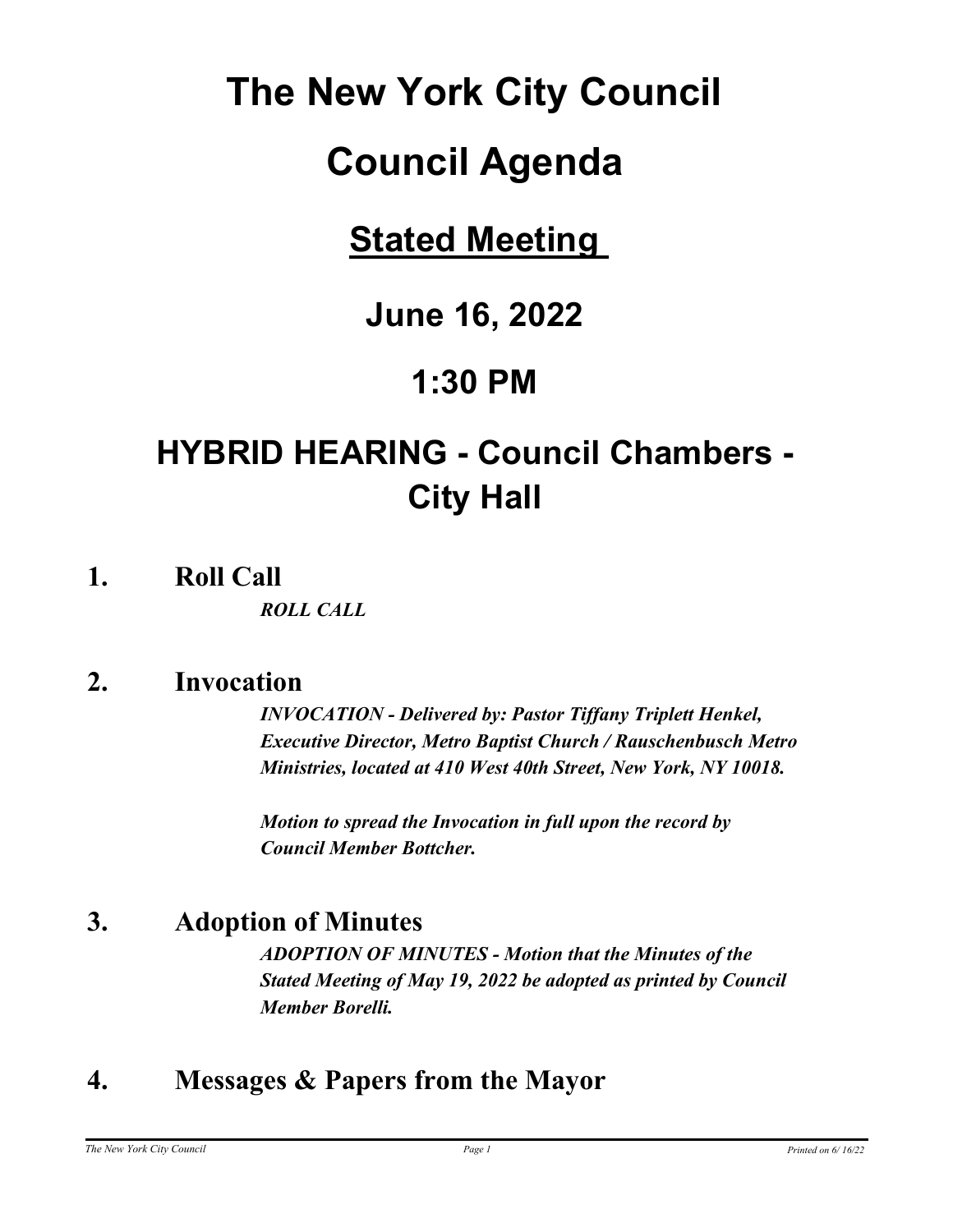#### *MESSAGES & PAPERS FROM THE MAYOR*

| M 0075-2022                 | David Gold, New York City Planning Commission                                                                                                                                                                                                                       |
|-----------------------------|---------------------------------------------------------------------------------------------------------------------------------------------------------------------------------------------------------------------------------------------------------------------|
|                             | Communication from the Mayor - Submitting the name of<br>David Gold for appointment as a member of the New York<br>City Planning Commission pursuant to §192 of the New York<br>City Charter.<br><b>Rules, Privileges and Elections</b>                             |
| M 0076-2022                 | Rasmia Kirmani-Frye, New York City Planning Commission                                                                                                                                                                                                              |
|                             | Communication from the Mayor - Submitting the name of<br>Rasmia Kirmani-Frye for appointment as a member of the<br>New York City Planning Commission pursuant to §192 of the<br>New York City Charter.<br><b>Rules, Privileges and Elections</b>                    |
| M 0077-2022                 | <b>Christine Yoon, New York City Board of Standards and</b><br><b>Appeals</b>                                                                                                                                                                                       |
|                             | Communication from the Mayor - Submitting the name of<br>Christine Yoon for appointment as a member of the New York<br>City Board of Standards and Appeals pursuant to $\S\S 31$ and<br>659 of the New York City Charter.<br><b>Rules, Privileges and Elections</b> |
| 5.<br>$\boldsymbol{\Omega}$ | <b>Communications from City, County &amp; Borough</b>                                                                                                                                                                                                               |

#### **Offices**

*COMMUNICATIONS FROM CITY, COUNTY & BOROUGH OFFICES - None*

## **6. Petitions and Communications**

*PETITIONS AND COMMUNICATIONS - None*

## **7. Land Use Call-Ups**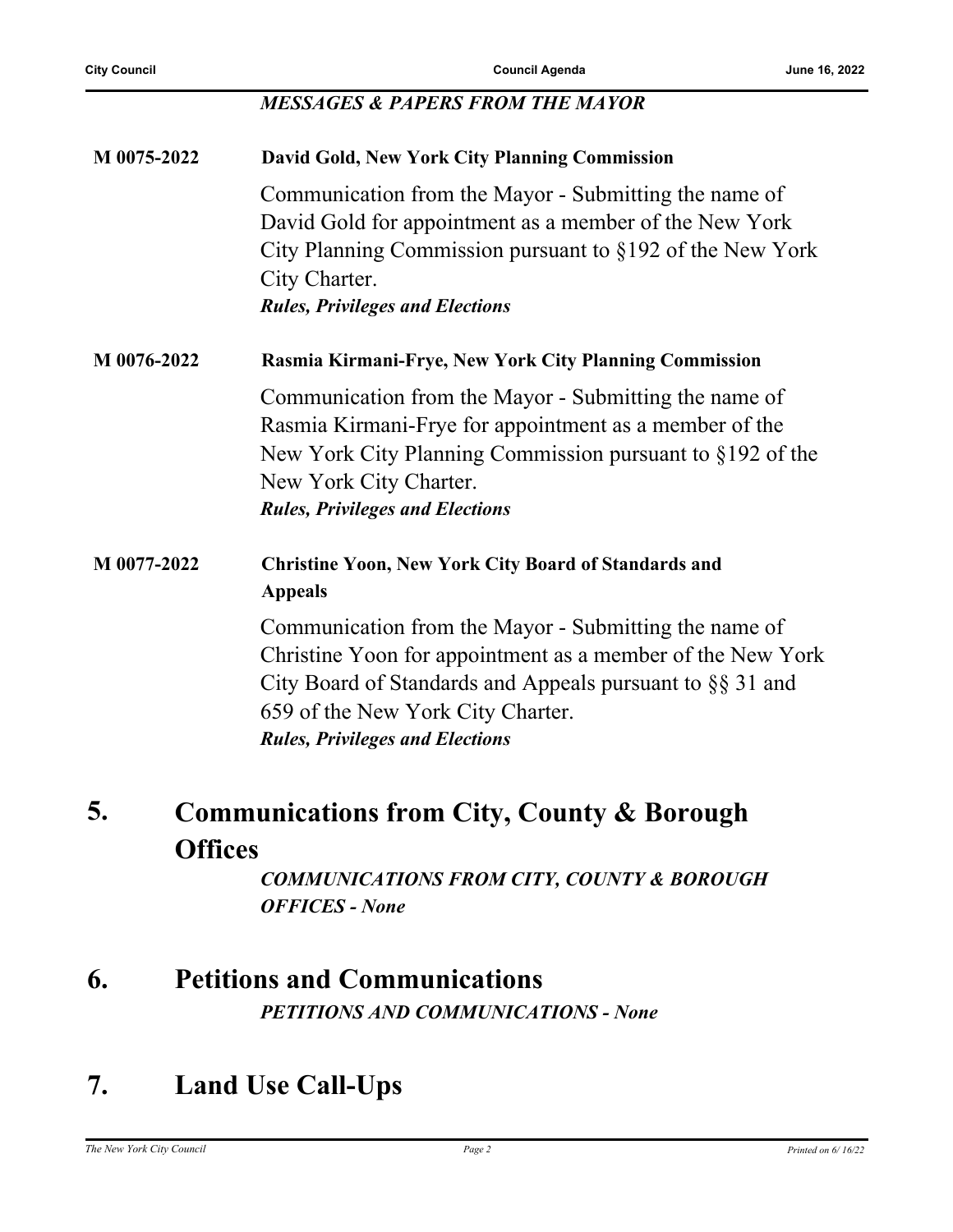#### *LAND USE CALL-UPS*

#### **M 0078-2022 Landmarks, The Lirio – 806 9th Avenue, Manhattan (C 220221(A) ZSM, C 220222 PPM, C 220223 PQM, C 220220 ZMM and N 220219 ZRM)**

By The Chair of the Land Use Committee (Council Member Salamanca)

Pursuant to Sections 11.20(b-d) of the Council Rules and Section 197-d(b)(3) of the New York City Charter, the Council hereby resolves that the actions of the City Planning Commission on Application Nos. C 220221(A) ZSM, C 220222 PPM, and C 220223 PQM (The Lirio – 806 9th Avenue) shall be subject to Council review. These items are related to Application Nos. C 220220 ZMM and N 220219 ZRM.

## **8. Communication from the Speaker** *COMMUNICATION FROM THE SPEAKER*

## **9. Discussion of General Orders** *DISCUSSION OF GENERAL ORDERS*

**10. Reports of Special Committees** *REPORTS OF SPECIAL COMMITTEES - None*

## **11. Reports of Standing Committees** *REPORTS OF STANDING COMMITTEES*

### **Report of the Committee on Finance** *REPORT OF THE COMMITTEE ON FINANCE*

**M 0063-2022 NYC Banking Commission - Transmitting recommendations of the interest rate to be charged for Fiscal Year 2023.**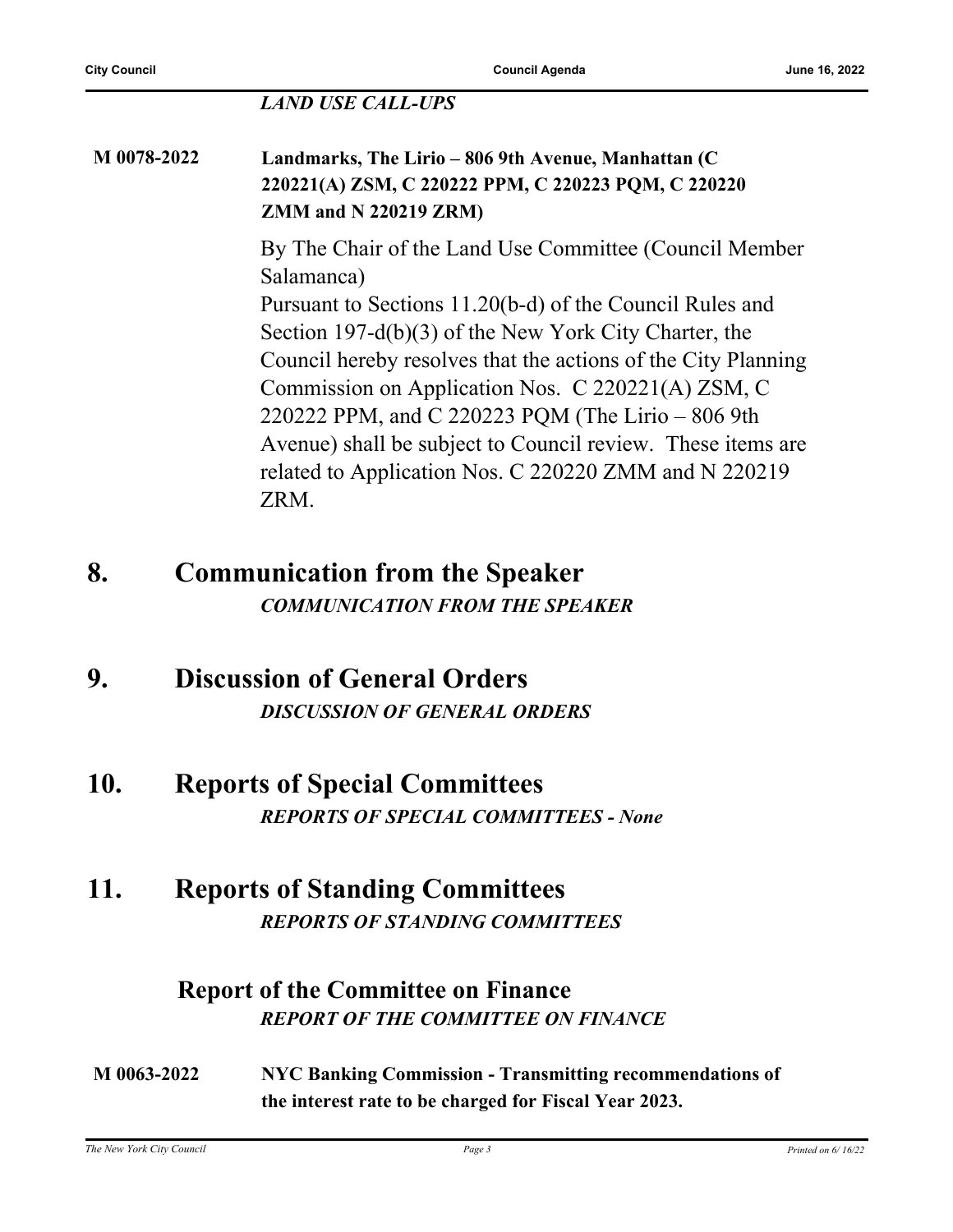|               | Communication from the New York City Banking<br>Commission - Transmitting recommendations of the interest<br>rate to be charged for Fiscal Year 2023 for non-payment of<br>taxes on real estate and for the discount rate to be allowed for<br>early payment of real estate taxes for Fiscal Year 2023,<br>pursuant to the City Charter.<br><b>Coupled on General Orders</b>               |
|---------------|--------------------------------------------------------------------------------------------------------------------------------------------------------------------------------------------------------------------------------------------------------------------------------------------------------------------------------------------------------------------------------------------|
| Res 0192-2022 | Establish that the interest rate be four percent per annum for<br>Fiscal Year 2023 for non-payment of taxes on properties with<br>an assessed value of not more than \$250,000, or not more than<br>\$250,000 per residential unit for cooperative apartments.                                                                                                                             |
|               | Resolution to establish that the interest rate be four percent per<br>annum for Fiscal Year 2023 for non-payment of taxes on<br>properties with an assessed value of not more than \$250,000,<br>or not more than \$250,000 per residential unit for cooperative<br>apartments.<br><b>Coupled on General Orders</b>                                                                        |
| Res 0193-2022 | Establish that the interest rate be seven percent per annum for<br>Fiscal Year 2023 for non-payment of taxes on properties with<br>an assessed value of more than \$250,000 but less than or equal<br>to \$450,000, or more than \$250,000 but less than or equal to<br>\$450,0                                                                                                            |
|               | Resolution to establish that the interest rate be seven percent<br>per annum for Fiscal Year 2023 for non-payment of taxes on<br>properties with an assessed value of more than \$250,000 but<br>less than or equal to $$450,000$ , or more than $$250,000$ but<br>less than or equal to \$450,000 per residential unit for<br>cooperative apartments.<br><b>Coupled on General Orders</b> |
| Res 0194-2022 | Establish that the interest rate be 14 percent per annum for<br>Fiscal Year 2023 for non-payment of taxes on properties with<br>an assessed value of more than \$450,000, or more than                                                                                                                                                                                                     |

**\$450,000 per residential unit for cooperative apartments.**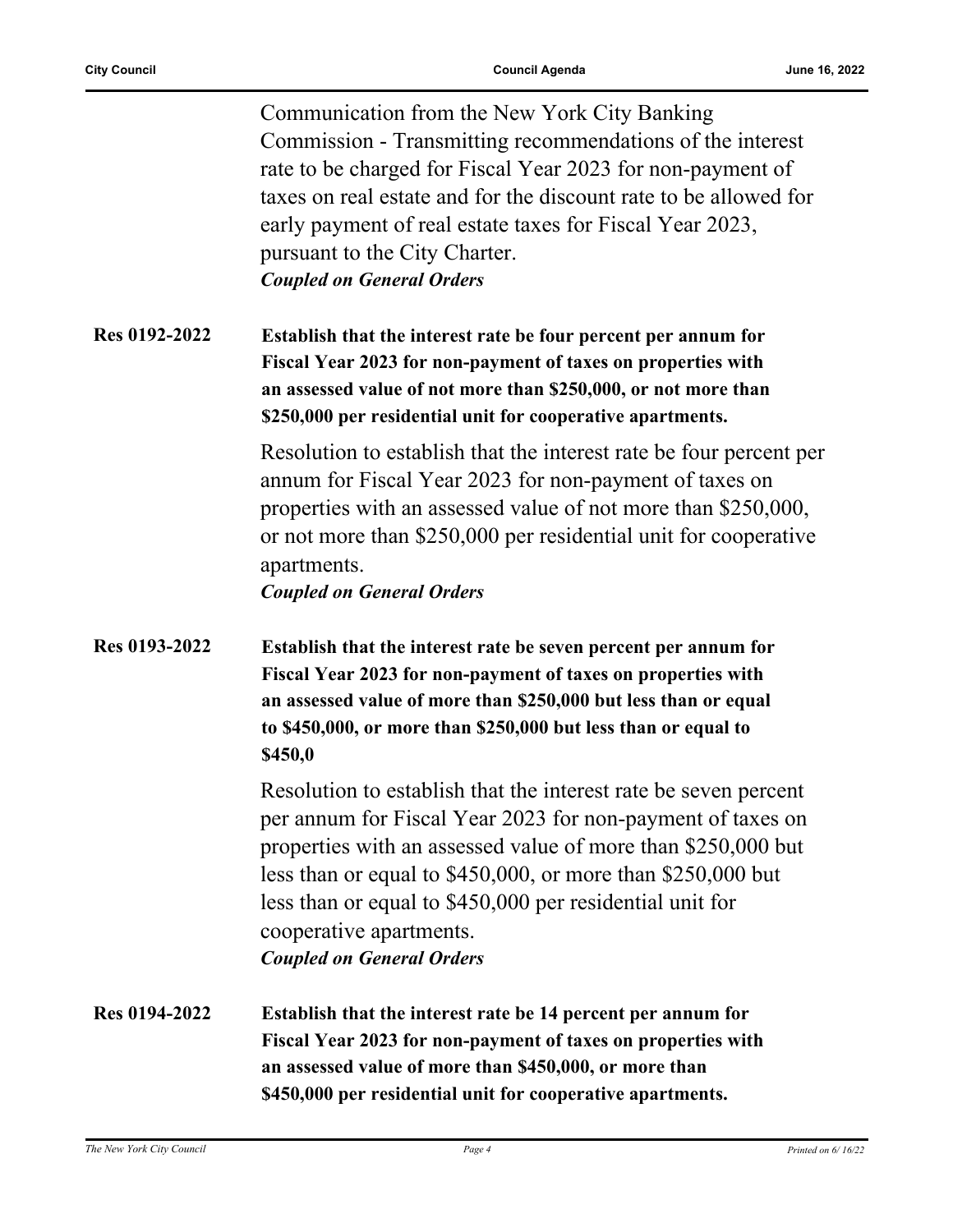Resolution to establish that the interest rate be 14 percent per annum for Fiscal Year 2023 for non-payment of taxes on properties with an assessed value of more than \$450,000, or more than \$450,000 per residential unit for cooperative apartments.

*Coupled on General Orders*

#### **Res 0248-2022 LU 72 - SEBCO IV; Block 2697, Lot 18 and 19; and Block 2732, Lot 31, Bronx, Council District No. 17.**

Resolution approving an exemption from real property taxes for property located at (Block 2697, Lot 18 and 19; and Block 2732, Lot 31) Bronx, pursuant to Section 577 of the Private Housing Finance Law (Preconsidered L.U. No. 72) *Preconsidered - Coupled on General Orders*

## **Report of the Committee on General Welfare** *REPORT OF THE COMMITTEE ON GENERAL WELFARE*

#### **Int 0303-2022-A Requiring the department of homeless services and the human resources administration to track and report certain data regarding rental assistance programs.**

A Local Law to amend the administrative code of the city of New York, in relation to requiring the department of homeless services and the human resources administration to track and report certain data regarding rental assistance programs *Amended and Coupled on General Orders*

### **Report of the Committee on Housing and Buildings** *REPORT OF THE COMMITTEE ON HOUSING AND BUILDINGS*

#### **Int 0558-2022-A Extending the rent stabilization laws.**

A Local Law to amend the administrative code of the city of New York, in relation to extending the rent stabilization laws *Preconsidered - Amended and Coupled on General Orders*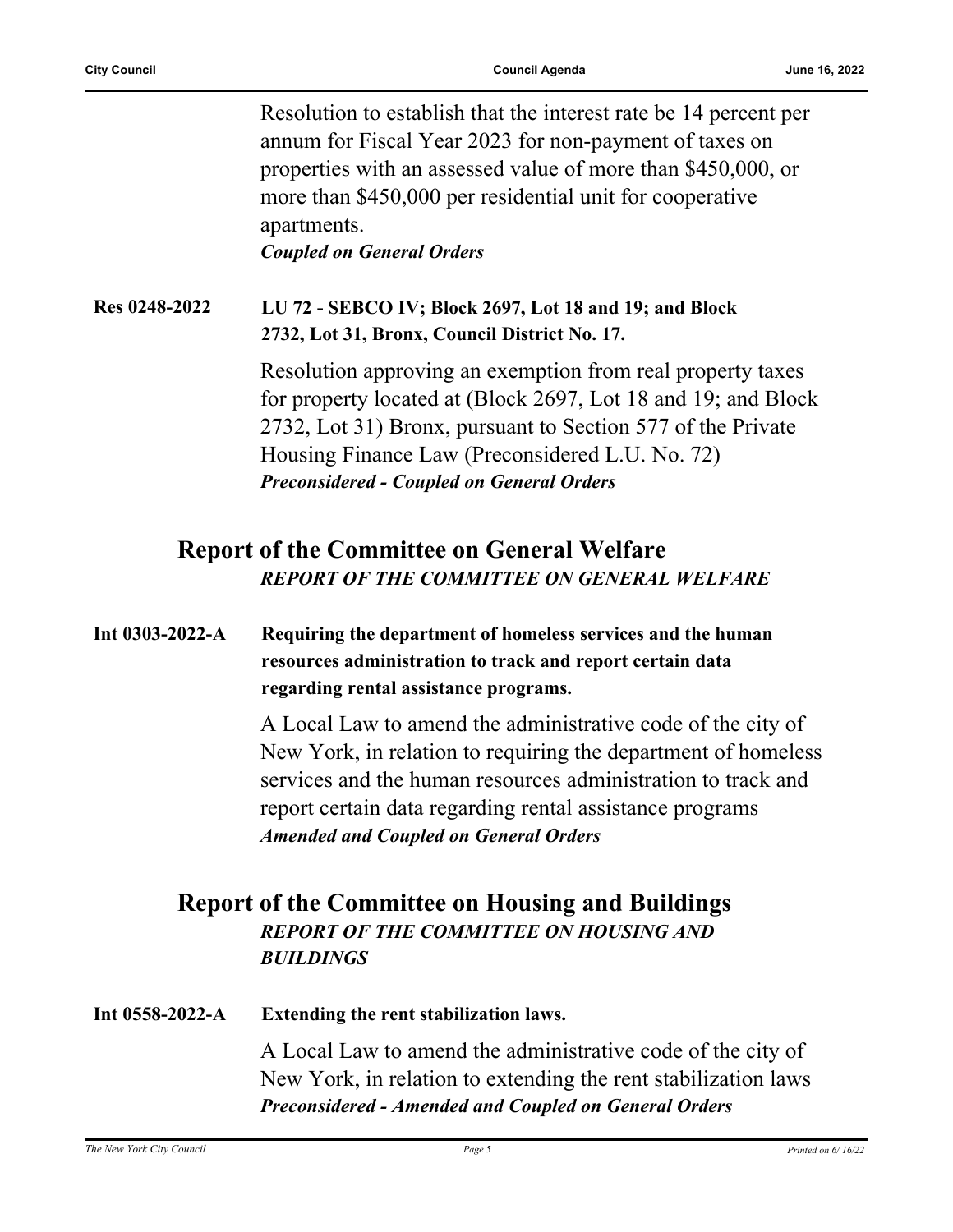### **Report of the Committee on Land Use** *REPORT OF THE COMMITTEE ON LAND USE*

#### **Res 0249-2022 LU 52 - Landmarks, Sutter Place NCP, Brooklyn (C 220159 HAK)**

Resolution approving the application submitted by the New York City Department of Housing Preservation and Development ("HPD") and the decision of the City Planning Commission, ULURP No. C 220159 HAK, approving the designation of an Urban Development Action Area, an Urban Development Action Area Project, and the disposition of city-owned property located at 492-496 Glenmore Avenue (Block 3725, Lots 12 and 13), 2358-2362 Pitkin Avenue (Block 4015, Lots 22, 23, and 24), 943 Dumont Avenue (Block 4063, Lot 52), and 743 Blake Avenue (Block 3775, Lot 150), Borough of Brooklyn, Community District 5, to a developer selected by HPD (L.U. No. 52; C 220159 HAK). *Coupled on General Orders*

#### **Res 0250-2022 LU 61 - Landmarks, EMS Station 17 New Facility, Bronx (210293 PSX)**

Resolution approving the decision of the City Planning Commission on ULURP No. C 210293 PSX (L.U. No. 61), for the site selection of property located at 1257 Morris Avenue (Block 2450, Lot 42) for use as an ambulance station EMS facility, Borough of the Bronx, Community District 4. *Coupled on General Orders*

#### **Res 0251-2022 LU 62 - Landmarks, EMS Station 17 New Facility, Bronx (C 210294 ZSX)**

Resolution approving the decision of the City Planning Commission on ULURP No. C 210294 ZSX, for the grant of a special permit (L.U. No. 62). *Coupled on General Orders*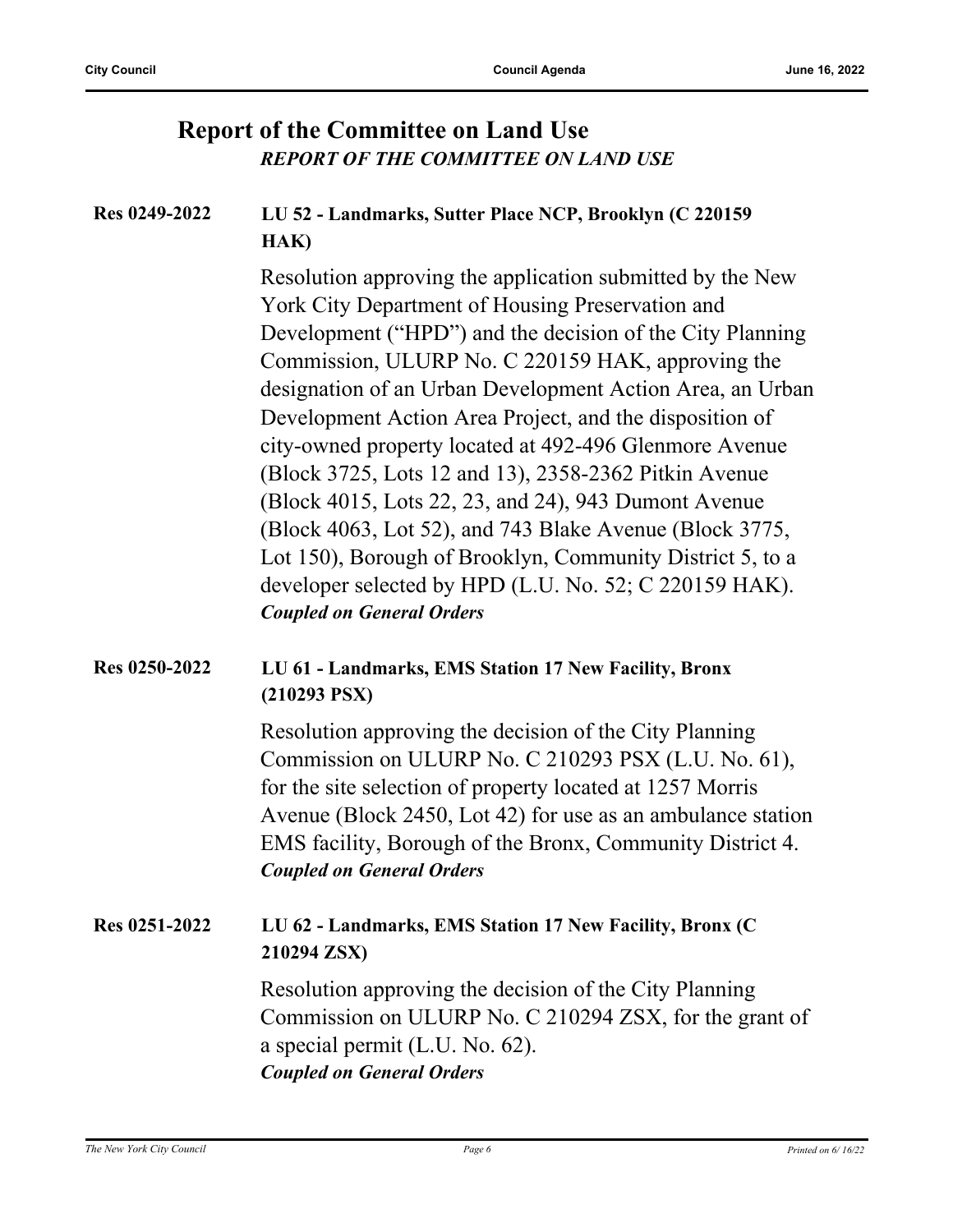| LU 0063-2022  | Zoning, 4541 Furman Avenue Rezoning, Bronx (C 200228<br>ZMX)                                                                                                                                                                                                                                                                                                                                                                                                                                                                                                                                                                                      |
|---------------|---------------------------------------------------------------------------------------------------------------------------------------------------------------------------------------------------------------------------------------------------------------------------------------------------------------------------------------------------------------------------------------------------------------------------------------------------------------------------------------------------------------------------------------------------------------------------------------------------------------------------------------------------|
|               | Application number C 200228 ZMX (4541 Furman Avenue<br>Rezoning) submitted by Markland 4551, LLC, pursuant to<br>Sections 197-c and 201 of the New York City Charter for an<br>amendment of the Zoning Map, Section No. 2a, changing from<br>an M1-1 District to an R7D District and establishing within<br>the proposed R7D District a C2-4 District, Borough of the<br>Bronx, Community District 12, Council District 11.<br><b>Approved with Modifications and Referred to the City Planning</b><br><b>Commission pursuant to Section 197-(d) of the New York City</b><br><b>Charter.</b>                                                      |
| LU 0064-2022  | Zoning, 4541 Furman Avenue Rezoning, Bronx (N 200229<br>ZRX)                                                                                                                                                                                                                                                                                                                                                                                                                                                                                                                                                                                      |
|               | Application number N 200229 ZRX (4541 Furman Avenue<br>Rezoning) submitted by Markland 4551, LLC, pursuant to<br>Section 201 of the New York City Charter, for an amendment<br>of the Zoning Resolution of the City of New York, modifying<br>Appendix F for the purpose of establishing a Mandatory<br>Inclusionary Housing area and Appendix I for the purpose of<br>modifying the existing Transit Zone, Borough of the Bronx,<br>Community District 12, Council District 11.<br><b>Approved with Modifications and Referred to the City Planning</b><br><b>Commission pursuant to Section 197-(d) of the New York City</b><br><b>Charter.</b> |
| Res 0252-2022 | LU 65 - Zoning, 98 Third Avenue, Brooklyn (C 200335 ZMK)                                                                                                                                                                                                                                                                                                                                                                                                                                                                                                                                                                                          |
|               | Resolution approving the decision of the City Planning<br>Commission on ULURP No. C 200335 ZMK, a Zoning Map<br>amendment (L.U. No. 65).<br><b>Coupled on General Orders</b>                                                                                                                                                                                                                                                                                                                                                                                                                                                                      |
| Res 0253-2022 | LU 66 - Zoning, 98 Third Avenue, Brooklyn (N 200336 ZRK)                                                                                                                                                                                                                                                                                                                                                                                                                                                                                                                                                                                          |
|               | Resolution approving the decision of the City Planning<br>Commission on Application No. N 200336 ZRK, for an                                                                                                                                                                                                                                                                                                                                                                                                                                                                                                                                      |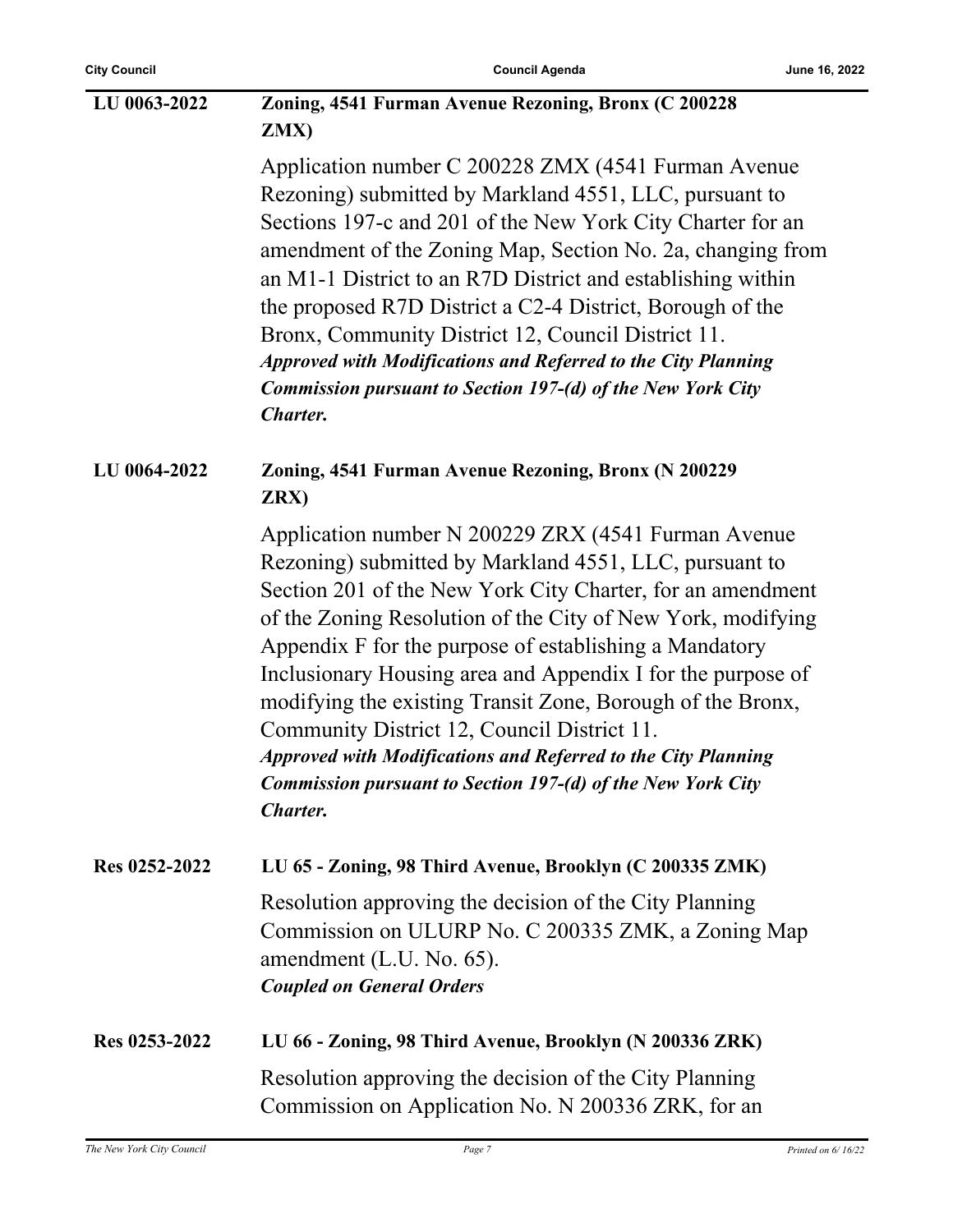amendment of the text of the Zoning Resolution (L.U. No. 66).

*Coupled on General Orders*

## **Report of the Committee on Rules, Privileges and Elections**

*REPORT OF THE COMMITTEE ON RULES, PRIVILEGES AND ELECTIONS*

**Res 0254-2022 M 69 - Ms. Leila Bozorg - City Planning Commission** RESOLUTION APPROVING THE APPOINTMENT BY THE MANHATTAN BOROUGH PRESIDENT OF LEILA BOZORG AS A MEMBER OF THE NEW YORK CITY PLANNING COMMISSION. *Coupled on General Orders*

## **12. General Orders Calendar** *GENERAL ORDERS CALENDAR*

**Int 0179-2022-A Creating a task force to examine the role of women in nontraditional workplaces.**

> A Local Law in relation to a report on the role of women and gender non-binary, non-conforming, and intersex workers in nontraditional careers *Laid Over*

### **Coupled on General Orders Calendar** *COUPLED ON GENERAL ORDERS CALENDAR*

## **Finance**

#### *FINANCE*

**M 0063-2022 NYC Banking Commission - Transmitting recommendations of the interest rate to be charged for Fiscal Year 2023.**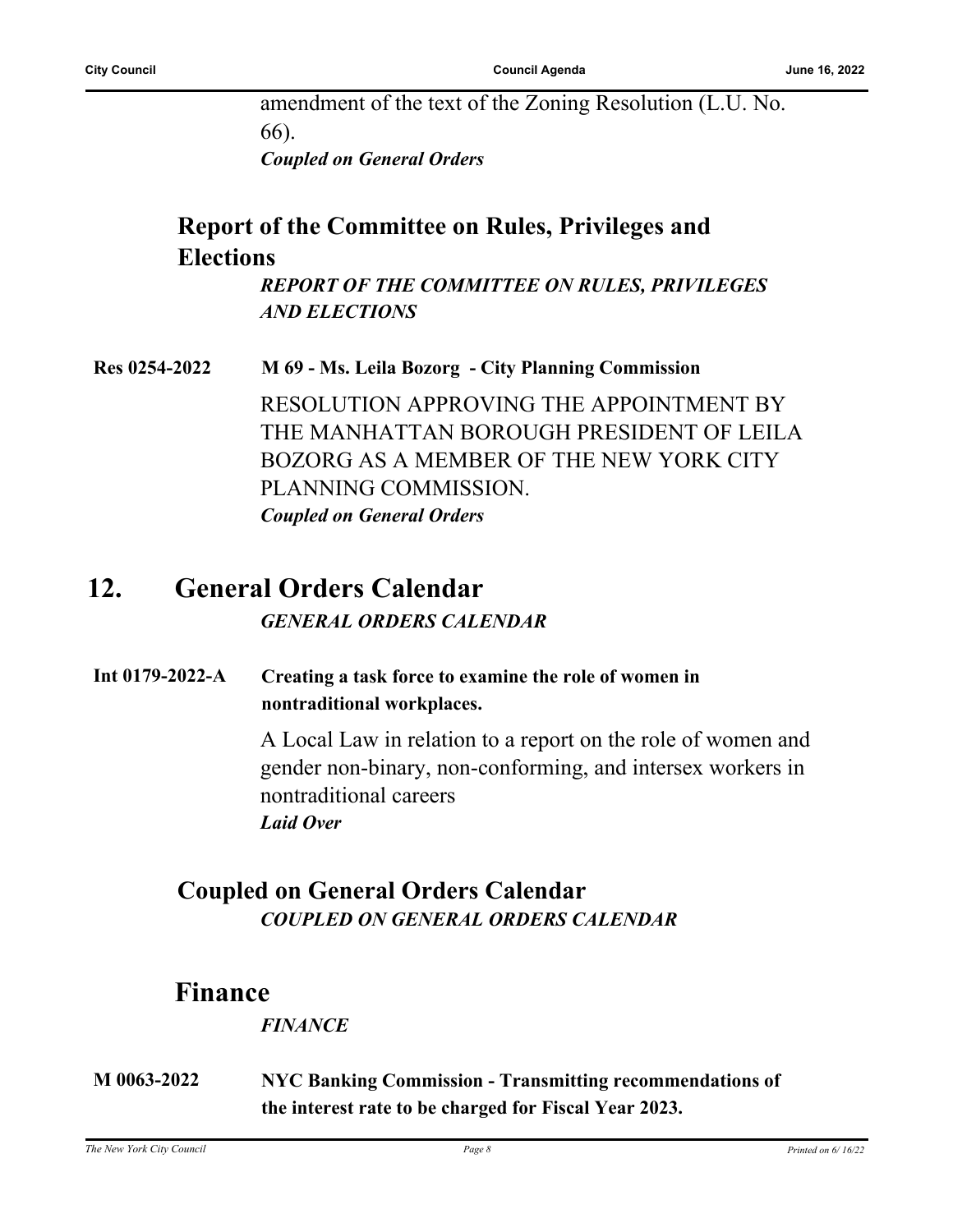|                      | $G$ O                                                                                                                                                                                                                                                                                 |
|----------------------|---------------------------------------------------------------------------------------------------------------------------------------------------------------------------------------------------------------------------------------------------------------------------------------|
| Res 0192-2022        | Establish that the interest rate be four percent per annum for<br>Fiscal Year 2023 for non-payment of taxes on properties with<br>an assessed value of not more than \$250,000, or not more than<br>\$250,000 per residential unit for cooperative apartments.<br>GO                  |
| Res 0193-2022        | Establish that the interest rate be seven percent per annum for<br>Fiscal Year 2023 for non-payment of taxes on properties with<br>an assessed value of more than \$250,000 but less than or equal<br>to \$450,000, or more than \$250,000 but less than or equal to<br>\$450,0<br>GQ |
| <b>Res 0194-2022</b> | Establish that the interest rate be 14 percent per annum for<br>Fiscal Year 2023 for non-payment of taxes on properties with<br>an assessed value of more than \$450,000, or more than<br>\$450,000 per residential unit for cooperative apartments.<br>GO                            |
| Res 0248-2022        | LU 72 - SEBCO IV; Block 2697, Lot 18 and 19; and Block<br>2732, Lot 31, Bronx, Council District No. 17.<br>Preconsidered – GO                                                                                                                                                         |

## **General Welfare**

*GENERAL WELFARE*

**Int 0303-2022-A Requiring the department of homeless services and the human resources administration to track and report certain data regarding rental assistance programs.** *A and GO*

## **Housing and Buildings** *HOUSING AND BUILDINGS*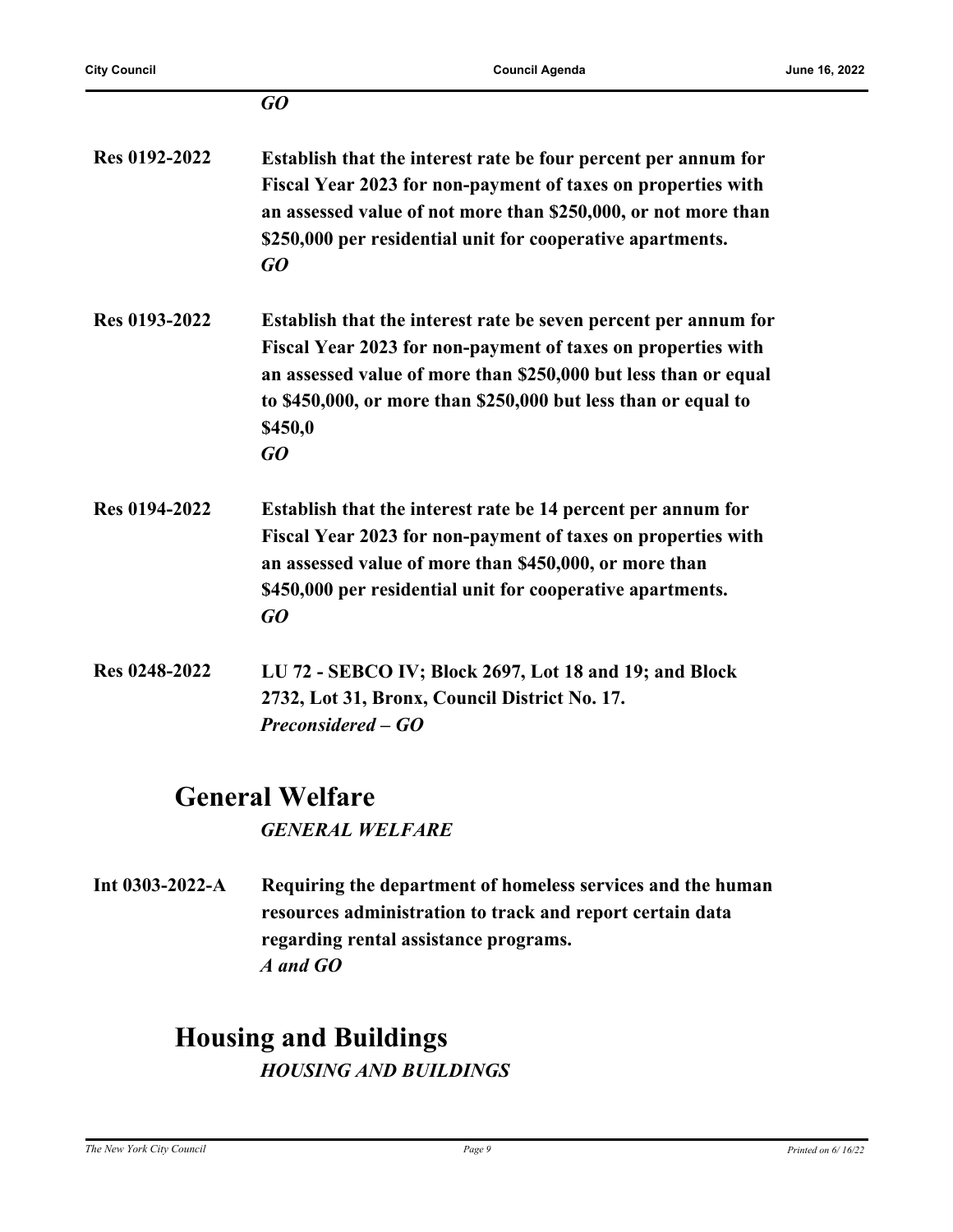| Int 0558-2022-A | Extending the rent stabilization laws.                                        |
|-----------------|-------------------------------------------------------------------------------|
|                 | Preconsidered - A and GO                                                      |
| <b>Land Use</b> |                                                                               |
|                 | <b>LAND USE</b>                                                               |
| Res 0249-2022   | LU 52 - Landmarks, Sutter Place NCP, Brooklyn (C 220159<br>HAK)<br>GQ         |
| Res 0250-2022   | LU 61 - Landmarks, EMS Station 17 New Facility, Bronx<br>$(210293$ PSX)<br>GQ |
| Res 0251-2022   | LU 62 - Landmarks, EMS Station 17 New Facility, Bronx (C<br>210294 ZSX)<br>GQ |
| Res 0252-2022   | LU 65 - Zoning, 98 Third Avenue, Brooklyn (C 200335 ZMK)<br>GQ                |
| Res 0253-2022   | LU 66 - Zoning, 98 Third Avenue, Brooklyn (N 200336 ZRK)<br>GO                |

## **Rules, Privileges, and Elections** *RULES, PRIVILEGES AND ELECTIONS*

**Res 0254-2022 M 69 - Ms. Leila Bozorg - City Planning Commission** *GO*

## **General Orders Calendar** *GENERAL ORDERS CALENDAR*

## **13. Introduction & Reading of Bills**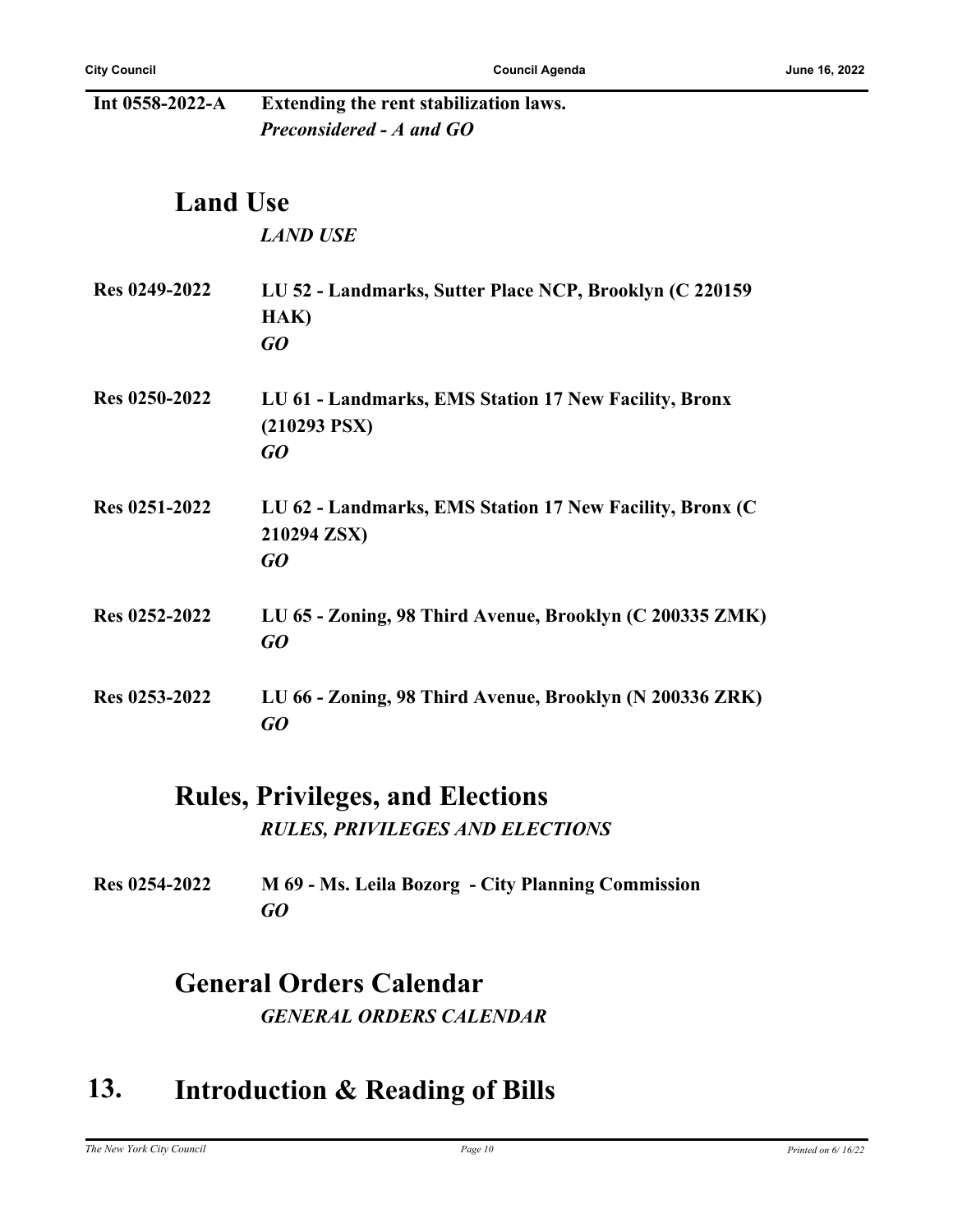#### **See Attached** *INTRODUCTION & READING OF BILLS (SEE BELOW)*

## **14. Discussion of Resolutions** *DISCUSSION OF RESOLUTIONS*

## **15. Resolutions**

*RESOLUTIONS – None*

**Res 0247-2022 Determining that a public emergency requiring rent control in the City of New York continues to exist and will continue to exist on and after July 1, 2022.**

> Resolution determining that a public emergency requiring rent control in the City of New York continues to exist and will continue to exist on and after July 1, 2022. *Preconsidered - Adopted by the Committee on Housing and Buildings*

## **16. General Discussion** *GENERAL DISCUSSION*

## **17. Extension of Remarks** *EXTENSION OF REMARKS*

### **INTRODUCTION AND READING OF BILLS** *INTRODUCTION AND READING OF BILLS*

**Int 0515-2022** *By The Speaker (Council Member Adams)*

A Local Law to amend the New York city charter, in relation to agency diversity plans, salary data and comparable worth analyses *Civil and Human Rights*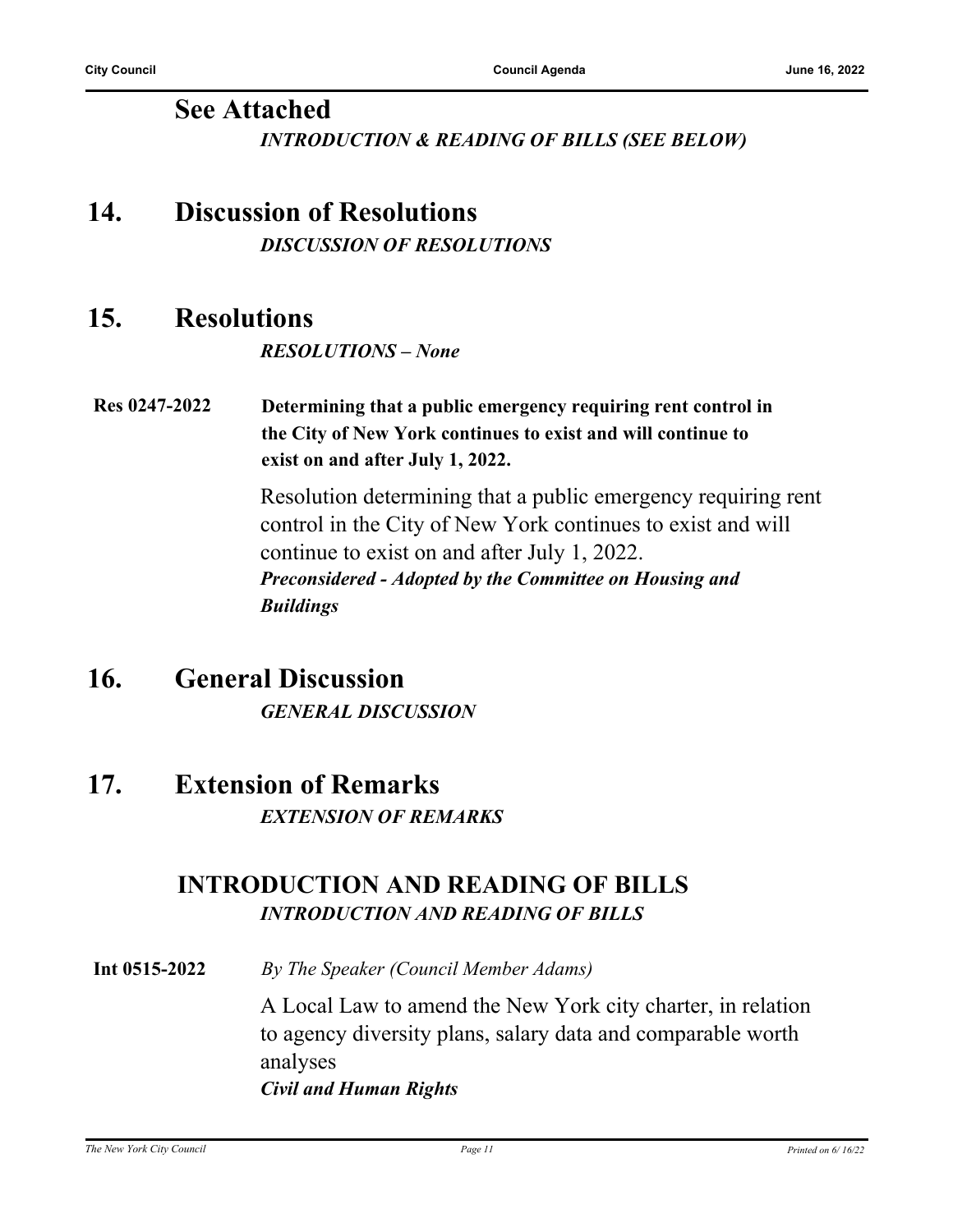| <b>City Council</b> | <b>Council Agenda</b>                                                                                                                                                                                                                                   | June 16, 2022 |
|---------------------|---------------------------------------------------------------------------------------------------------------------------------------------------------------------------------------------------------------------------------------------------------|---------------|
| Int 0516-2022       | By The Speaker (Council Member Adams)                                                                                                                                                                                                                   |               |
|                     | A Local Law to amend the administrative code of the city of<br>New York, in relation to demographic diversity within the fire<br>department<br><b>Fire and Emergency Management</b>                                                                     |               |
| Int 0517-2022       | By The Speaker (Council Member Adams) and Council Members<br>Farías and Won                                                                                                                                                                             |               |
|                     | A Local Law to amend the administrative code of the city of<br>New York, in relation to creating a good food purchasing<br>program<br><b>Economic Development</b>                                                                                       |               |
| Int 0518-2022       | By Council Members Abreu, Hanks, Ayala, Powers, Brooks-Powers,<br>Feliz, Salamanca Jr. and Riley                                                                                                                                                        |               |
|                     | A Local Law to amend the administrative code of the city of<br>New York, in relation to a report on the trafficking of illegal<br>firearms<br><b>Public Safety</b>                                                                                      |               |
| Int 0519-2022       | By Council Member Ariola                                                                                                                                                                                                                                |               |
|                     | A Local Law to amend the administrative code of the city of<br>New York, in relation to requiring permanent firehouse<br>facility upgrades to ensure a safe working environment for a<br>mixed gender workforce<br><b>Fire and Emergency Management</b> |               |
| Int 0520-2022       | By Council Member Avilés (by request of the Brooklyn Borough<br><i>President</i> )                                                                                                                                                                      |               |
|                     | A Local Law to amend the administrative code of the city of<br>New York, in relation to the marketing of affordable housing<br>units<br><b>Housing and Buildings</b>                                                                                    |               |
| Int 0521-2022       | By Council Member Ayala                                                                                                                                                                                                                                 |               |
|                     | A Local Law to amend the administrative code of the city of                                                                                                                                                                                             |               |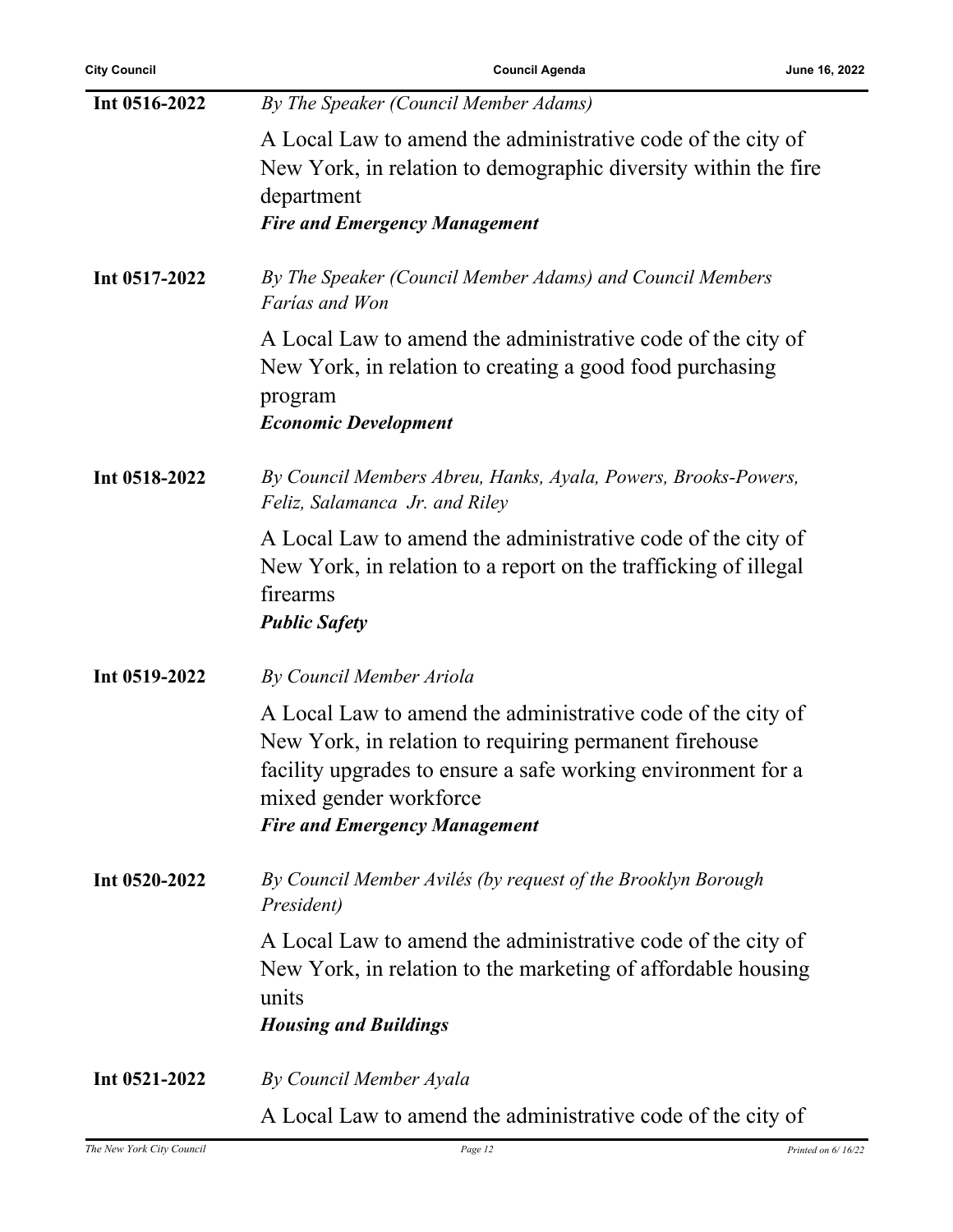|               | New York, in relation to protections for restaurant, food                                                                                                                                                               |
|---------------|-------------------------------------------------------------------------------------------------------------------------------------------------------------------------------------------------------------------------|
|               | service and airport workers displaced due to the COVID-19                                                                                                                                                               |
|               | disaster emergency                                                                                                                                                                                                      |
|               | <b>Civil Service and Labor</b>                                                                                                                                                                                          |
| Res 0234-2022 | By Council Member Ayala                                                                                                                                                                                                 |
|               | Resolution calling on the New York State Legislature to pass,<br>and the Governor to sign, S.723A/A.3821, which allows the<br>presence of epinephrine auto-injector devices on pre-school<br>premises.<br><b>Health</b> |
| Int 0522-2022 | By Council Members Bottcher, Ayala, Rivera and Ossé                                                                                                                                                                     |
|               | A Local Law to amend the administrative code of the city of<br>New York, in relation to requiring mental health professionals<br>in families with children shelters<br><b>General Welfare</b>                           |
| Int 0523-2022 | By Council Members Brannan, Ung, Dinowitz, Powers and<br>Salamanca Jr.                                                                                                                                                  |
|               | A Local Law in relation to requiring the department of<br>education to create a plan for a pilot after school SHSAT<br>preparation program<br><b>Education</b>                                                          |
| Int 0524-2022 | By Council Members Brannan and Carr                                                                                                                                                                                     |
|               | A Local Law to amend the administrative code of the city of<br>New York, in relation to interest rates applicable to<br>installment agreements for the payment of property tax arrears<br><b>Finance</b>                |
| Int 0525-2022 | By Council Member Brewer                                                                                                                                                                                                |
|               |                                                                                                                                                                                                                         |
|               |                                                                                                                                                                                                                         |
|               | converters                                                                                                                                                                                                              |
|               | <b>Consumer and Worker Protection</b>                                                                                                                                                                                   |
|               | A Local Law to amend the administrative code of the city of<br>New York, in relation to the sale and processing of catalytic                                                                                            |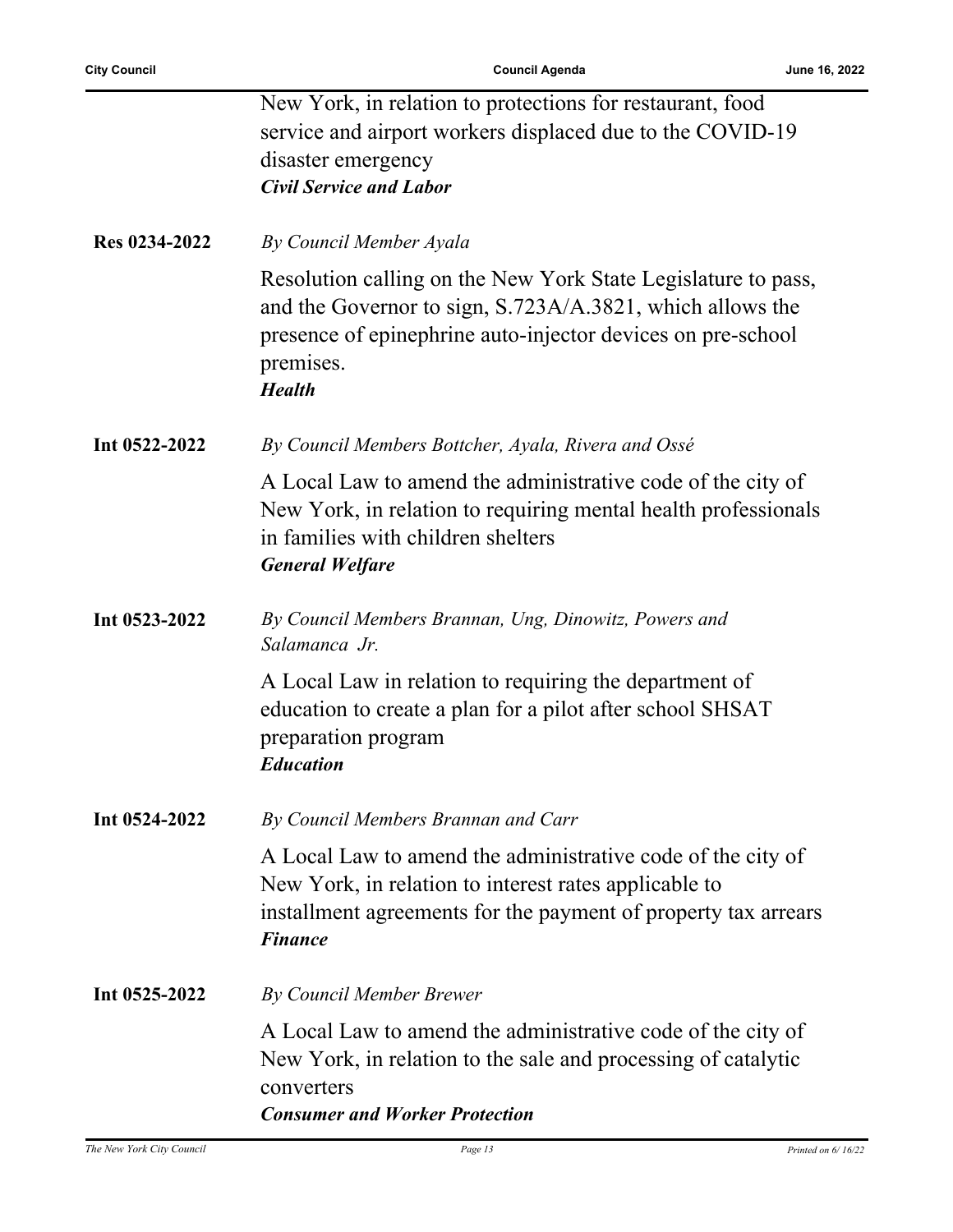| Res 0235-2022 | By Council Members Brooks-Powers and Nurse                                                                                                                                                                                                                                                                                                                                                     |
|---------------|------------------------------------------------------------------------------------------------------------------------------------------------------------------------------------------------------------------------------------------------------------------------------------------------------------------------------------------------------------------------------------------------|
|               | Resolution calling upon the Metropolitan Transportation<br>Authority to remediate any transportation structure, primarily<br>elevated train lines, with extremely high levels of lead.<br><b>Transportation and Infrastructure</b>                                                                                                                                                             |
| Int 0526-2022 | By Council Member Cabán                                                                                                                                                                                                                                                                                                                                                                        |
|               | A Local Law to amend the New York city charter, in relation<br>to childcare services at public meetings<br><b>Women and Gender Equity</b>                                                                                                                                                                                                                                                      |
| Res 0236-2022 | By Council Members Cabán, Hudson and Hanif                                                                                                                                                                                                                                                                                                                                                     |
|               | Resolution calling upon the New York State Legislature to<br>pass, and the Governor to sign, S.5102/A.1475, which would<br>allow municipalities and localities that have a senior citizen<br>rent increase exemption program to establish an automatic<br>enrollment program for eligible seniors to be automatically<br>enrolled or automatically re-enrolled in the program.<br><b>Aging</b> |
| Int 0527-2022 | By Council Members De La Rosa and Louis                                                                                                                                                                                                                                                                                                                                                        |
|               | A Local Law to amend the New York city charter, in relation<br>to the evaluation and expansion of diverse recruitment and<br>retention within the municipal government<br><b>Civil Service and Labor</b>                                                                                                                                                                                       |
| Res 0237-2022 | By Council Member Dinowitz                                                                                                                                                                                                                                                                                                                                                                     |
|               | Resolution calling on the State Legislature to pass, and the<br>Governor to sign, the Fair College Admissions Act<br>(A.9505/S.8498), which would prohibit legacy preference and<br>early admissions policies at undergraduate institutions.<br><b>Higher Education</b>                                                                                                                        |
| Res 0238-2022 | By Council Member Dinowitz                                                                                                                                                                                                                                                                                                                                                                     |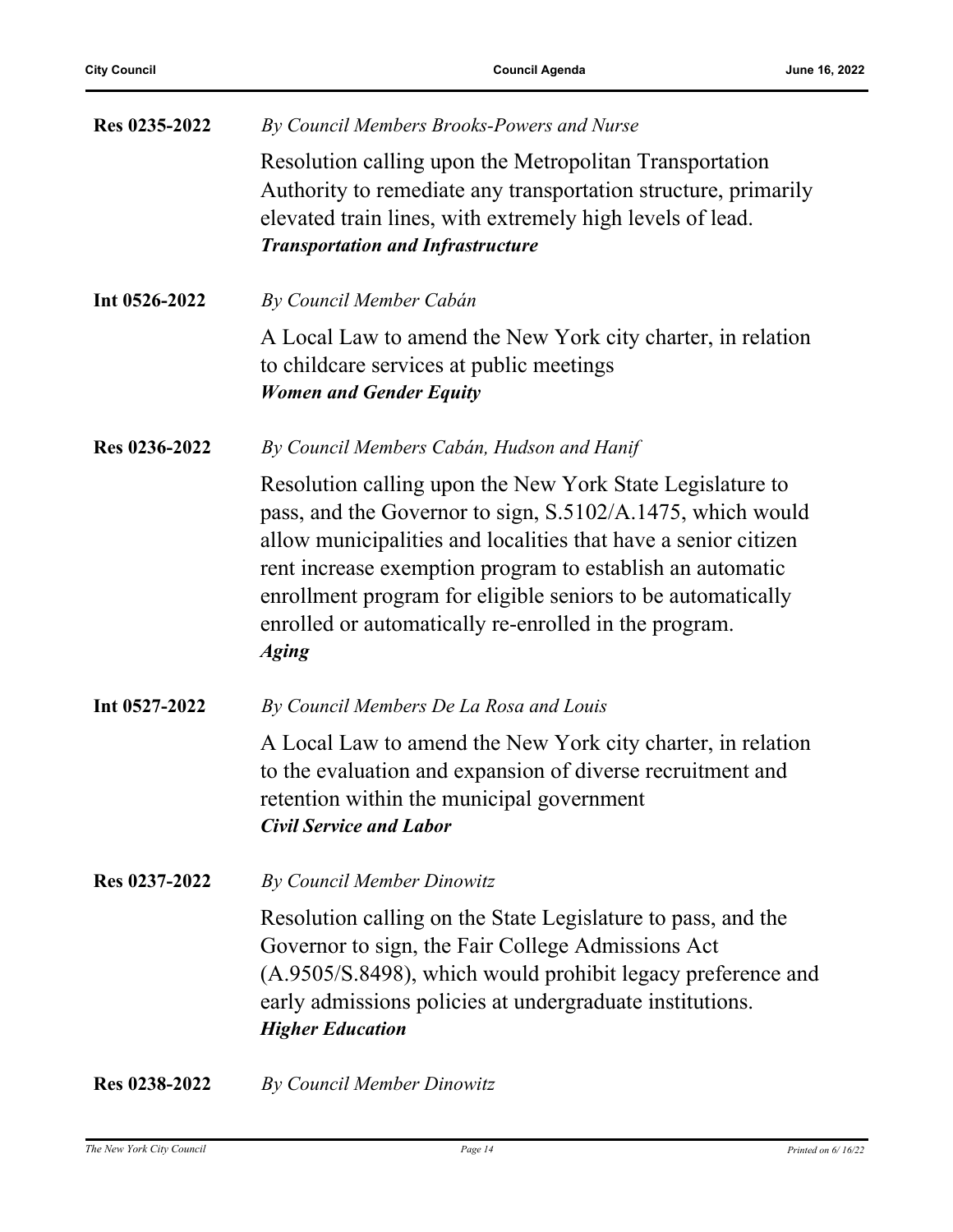Ĭ.

|               | Resolution calling upon the City University of New York to        |
|---------------|-------------------------------------------------------------------|
|               | compile data on bias incidents and hate crimes reported in the    |
|               | Jeanne Clery Disclosure of Campus Security Policy and             |
|               | Campus Crime Statistics Act into a single report, which           |
|               | should include greater specificity on bias classification, and to |
|               | institute a campaign or initiative to educate students, faculty   |
|               | and staff about the rise of such incidents and how to report      |
|               | them.                                                             |
|               | <b>Higher Education</b>                                           |
|               |                                                                   |
| Int 0528-2022 | By Council Members Feliz, Brannan, Ung, Dinowitz, Powers and      |
|               | Salamanca Jr.                                                     |
|               | A Local Law in relation to requiring the department of            |
|               |                                                                   |
|               | education to create a plan to provide specialized high schools    |
|               | exam preparation to all middle school students                    |
|               | <b>Education</b>                                                  |
| Int 0529-2022 | By Council Member Gennaro                                         |
|               | A Local Law to amend the administrative code of the city of       |
|               | New York, in relation to renewable natural gas                    |
|               | <b>Environmental Protection</b>                                   |
|               |                                                                   |
| Int 0530-2022 | By Council Member Gennaro                                         |
|               | A Local Law to amend the administrative code of the city of       |
|               | New York, in relation to notification of discolored water or      |
|               | reduction of water pressure                                       |
|               | <b>Environmental Protection</b>                                   |
|               |                                                                   |
| Int 0531-2022 | By Council Member Gennaro                                         |
|               | A Local Law to amend the administrative code of the city of       |
|               | New York, in relation to an annual report on drainage             |
|               | infrastructure                                                    |
|               | <b>Environmental Protection</b>                                   |
| Int 0532-2022 | By Council Member Gennaro                                         |
|               | A Local Law to amend the administrative code of the city of       |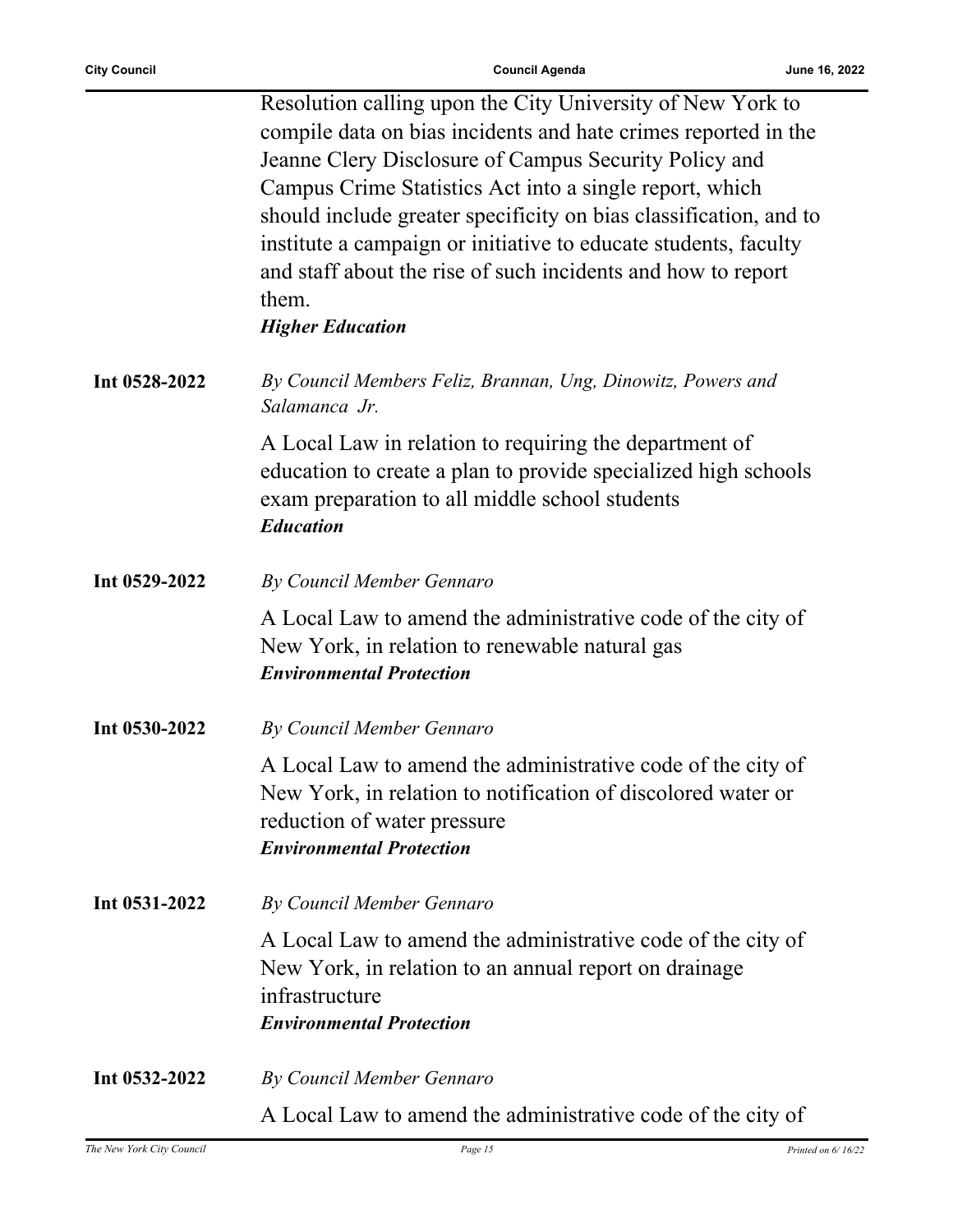| establish the city's coastal waters as no-discharge zones |
|-----------------------------------------------------------|
| <b>Environmental Protection</b>                           |

#### **Int 0533-2022** *By Council Members Gennaro and Nurse*

A Local Law to amend the administrative code of the city of New York, in relation to requiring the department of environmental protection to report on its progress toward decreasing the presence of sewage and stormwater contaminants in the city waterways and various strategies to achieve those goals, and providing for the expiration and repeal of such requirement *Environmental Protection*

**Res 0239-2022** *By Council Member Gennaro*

Resolution calling upon the New York State Legislature to pass, and the Governor to sign, S.1075A/A.6319A, which would amend the penal law to remove the penetration requirement from the rape statutes as well as to define rape as sexual intercourse, oral sexual conduct, or anal sexual conduct, and to explicitly recognize rape with an object. *Public Safety*

**Int 0534-2022** *By Council Members Hanif, Cabán, Narcisse, Farías, Louis and Riley*

> A Local Law in relation to establishing a pilot program to assist with changing door locks on the dwelling units of survivors of domestic violence *Women and Gender Equity*

**Res 0240-2022** *By Council Member Hanif (by request of the Bronx Borough President)*

> Resolution calling upon the New York State Legislature to pass, and the Governor to sign, S.2584A/A.6616, which would require comprehensive sexuality instruction for students in grades K-12 which addresses age and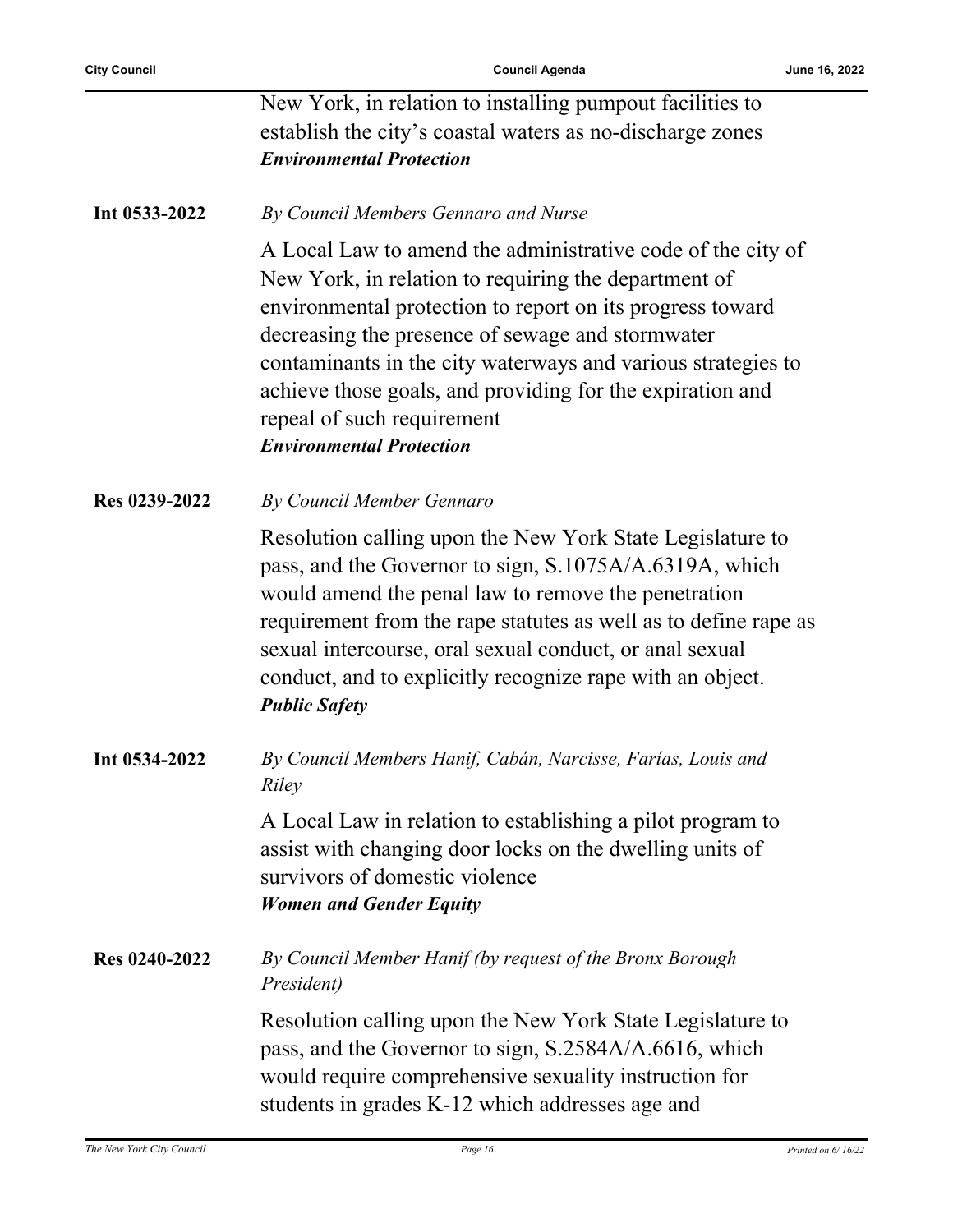|               | developmentally appropriate physical, mental, emotional and<br>social dimensions of human sexuality and reflects the national<br>sexuality education standards.<br><b>Education</b>                                                                                                                                |
|---------------|--------------------------------------------------------------------------------------------------------------------------------------------------------------------------------------------------------------------------------------------------------------------------------------------------------------------|
| Int 0535-2022 | By Council Members Hanks and Brannan                                                                                                                                                                                                                                                                               |
|               | A Local Law to amend the administrative code of the city of<br>New York, in relation to increasing transparency and<br>accountability in the real property tax assessment process<br><b>Finance</b>                                                                                                                |
| Int 0536-2022 | By Council Members Hanks and Menin                                                                                                                                                                                                                                                                                 |
|               | A Local Law to amend the New York city charter, in relation<br>to establishing an office of the waterfront<br><b>Governmental Operations</b>                                                                                                                                                                       |
| Int 0537-2022 | By Council Member Holden                                                                                                                                                                                                                                                                                           |
|               | A Local Law to amend the administrative code of the city of<br>New York, in relation to the creation of a centralized mobile<br>application for accessing city services<br><b>Technology</b>                                                                                                                       |
| Int 0538-2022 | By Council Member Hudson (by request of the Brooklyn Borough<br>President)                                                                                                                                                                                                                                         |
|               | A Local Law to amend the administrative code of the city of<br>New York, in relation to requiring the New York police<br>department to report on instances in which an individual<br>denied an officer consent to a search<br><b>Public Safety</b>                                                                 |
| Int 0539-2022 | By Council Members Hudson, De La Rosa and Gutiérrez                                                                                                                                                                                                                                                                |
|               | A Local Law to amend the administrative code of the city of<br>New York, in relation to requiring the department of housing<br>preservation and development to conduct periodic studies of<br>rent stabilized housing accommodations and to develop a<br>program to incentivize owners to keep such accommodations |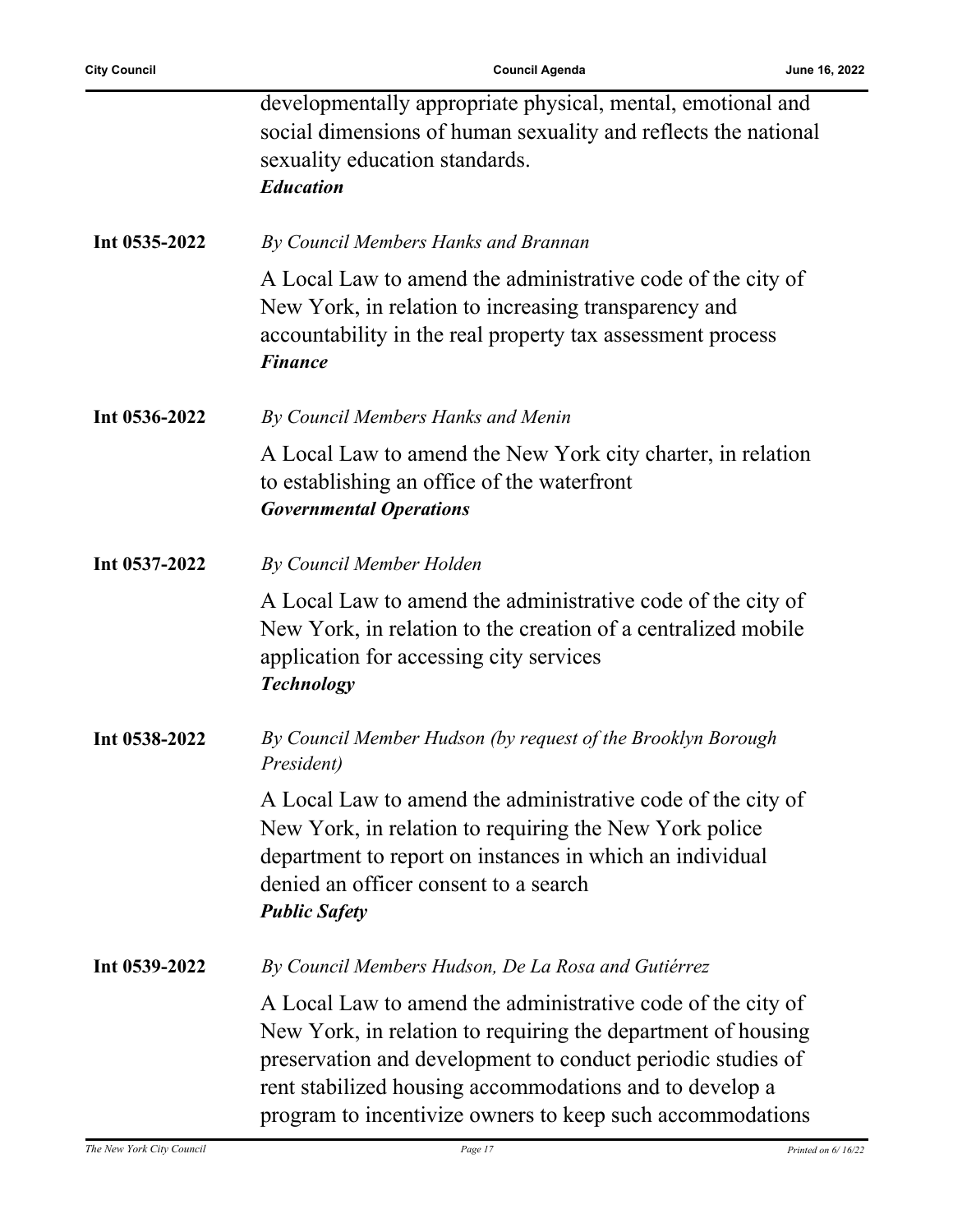|               | rent stabilized for an extended period of time<br><b>Housing and Buildings</b>                                                                                                                                                                                                    |
|---------------|-----------------------------------------------------------------------------------------------------------------------------------------------------------------------------------------------------------------------------------------------------------------------------------|
| Int 0540-2022 | By Council Members Hudson and Ossé                                                                                                                                                                                                                                                |
|               | A Local Law to amend the administrative code of the city of<br>New York, in relation to affordable housing lottery processes<br><b>Housing and Buildings</b>                                                                                                                      |
| Res 0241-2022 | By Council Member Hudson and The Public Advocate (Mr.<br>Williams)                                                                                                                                                                                                                |
|               | Resolution calling upon the New York State Legislature to<br>pass, and the Governor to sign, Fair and Timely Parole Act<br>(S7514/A4231A) and Elderly Parole Act (S15A/A8855).<br><b>Criminal Justice</b>                                                                         |
| Int 0541-2022 | By Council Member Louis                                                                                                                                                                                                                                                           |
|               | A Local Law to amend the administrative code of the city of<br>New York, in relation to amending the reporting of pay and<br>employment equity data<br><b>Civil Service and Labor</b>                                                                                             |
| Res 0242-2022 | By Council Members Menin and Bottcher                                                                                                                                                                                                                                             |
|               | Resolution calling upon the State Legislature to pass and the<br>Governor to sign S.1268, proposing an amendment to Article<br>1 of the New York State Constitution, in relation to equality<br>of rights and protection against discrimination.<br><b>Civil and Human Rights</b> |
| Res 0243-2022 | By Council Member Menin and The Public Advocate (Mr.<br>Williams)                                                                                                                                                                                                                 |
|               | Resolution calling upon the New York State Legislature to<br>pass, and the Governor to sign, S.2632/A.2443, to prohibit the<br>use of a confession of judgment in business loans.<br><b>Small Business</b>                                                                        |
|               |                                                                                                                                                                                                                                                                                   |

**Int 0542-2022** *By Council Members Narcisse, Hanks and Williams*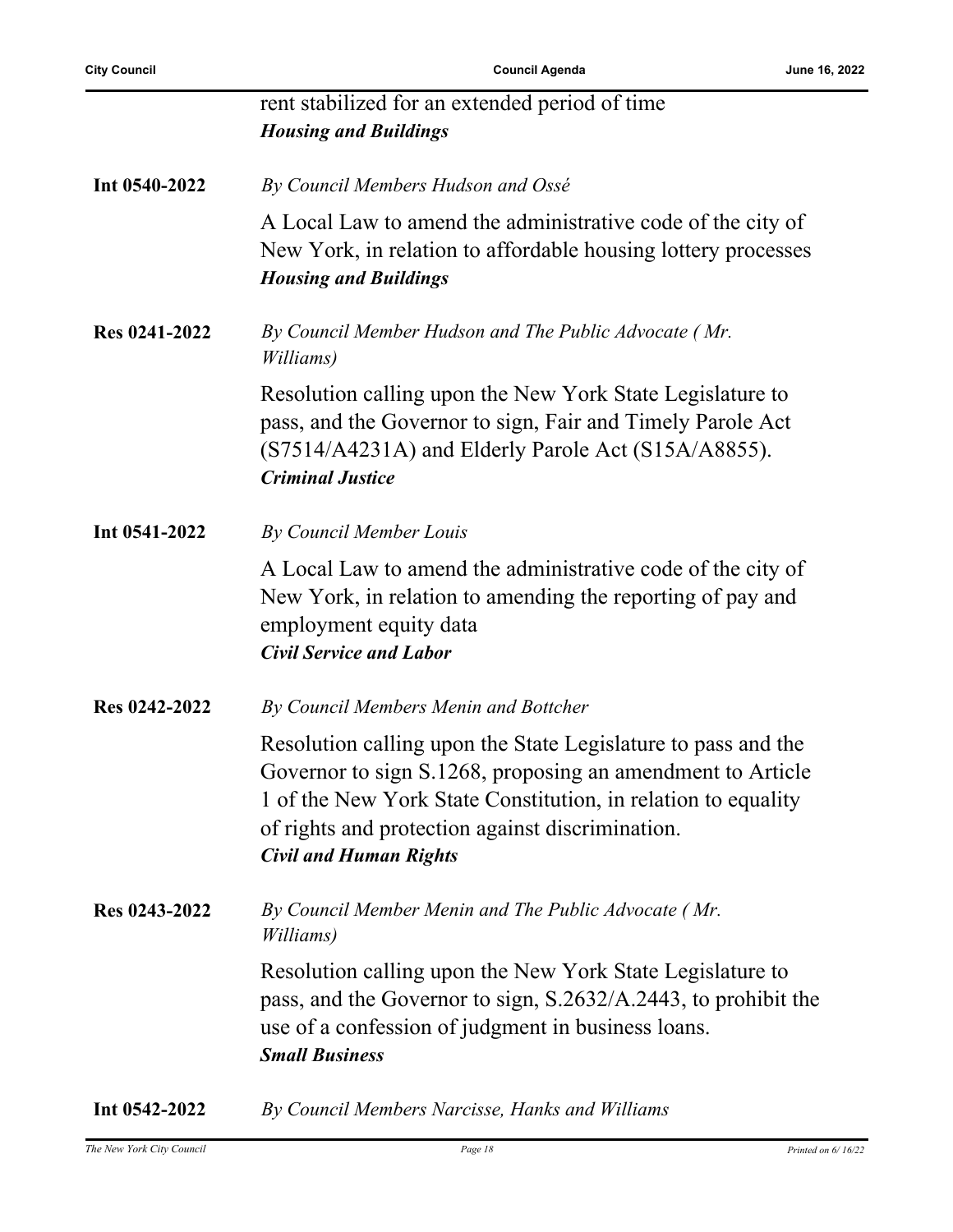j.

|               | A Local Law to amend the administrative code of the city of      |
|---------------|------------------------------------------------------------------|
|               | New York, in relation to requiring the department of             |
|               | education, the administration for children's services and the    |
|               | department of correction to report on educational                |
|               | programming for juvenile delinquents, juvenile offenders and     |
|               | adolescent offenders                                             |
|               | <b>Education</b>                                                 |
|               |                                                                  |
| Int 0543-2022 | By Council Members Narcisse and Avilés                           |
|               | A Local Law to amend the administrative code of the city of      |
|               | New York, in relation to establishing protocols for responding   |
|               | to students experiencing mental health crises                    |
|               | <b>Public Safety</b>                                             |
|               |                                                                  |
| Int 0544-2022 | By Council Members Ossé and Nurse                                |
|               | A Local Law to amend the administrative code of the city of      |
|               | New York, in relation to penalties for failure to store waste in |
|               | a satisfactory manner in required receptacles and for placing    |
|               | waste at the curb or on the street or sidewalk prior to the      |
|               | specified time for collection                                    |
|               | <b>Sanitation and Solid Waste Management</b>                     |
|               |                                                                  |
| Int 0545-2022 | By Council Members Powers, Joseph, Brannan, Ung, Dinowitz and    |
|               | Salamanca Jr.                                                    |
|               |                                                                  |
|               | A Local Law in relation to requiring the department of           |
|               | education to create a plan to administer specialized high        |
|               | schools admission tests on a school day                          |
|               | <b>Education</b>                                                 |
| Int 0546-2022 | By The Public Advocate (Mr. Williams)                            |
|               |                                                                  |
|               | A Local Law to amend the New York city charter, in relation      |
|               | to the democratic election of the New York City police           |
|               | commissioner                                                     |
|               | <b>Governmental Operations</b>                                   |
| Int 0547-2022 | By The Public Advocate (Mr. Williams)                            |
|               |                                                                  |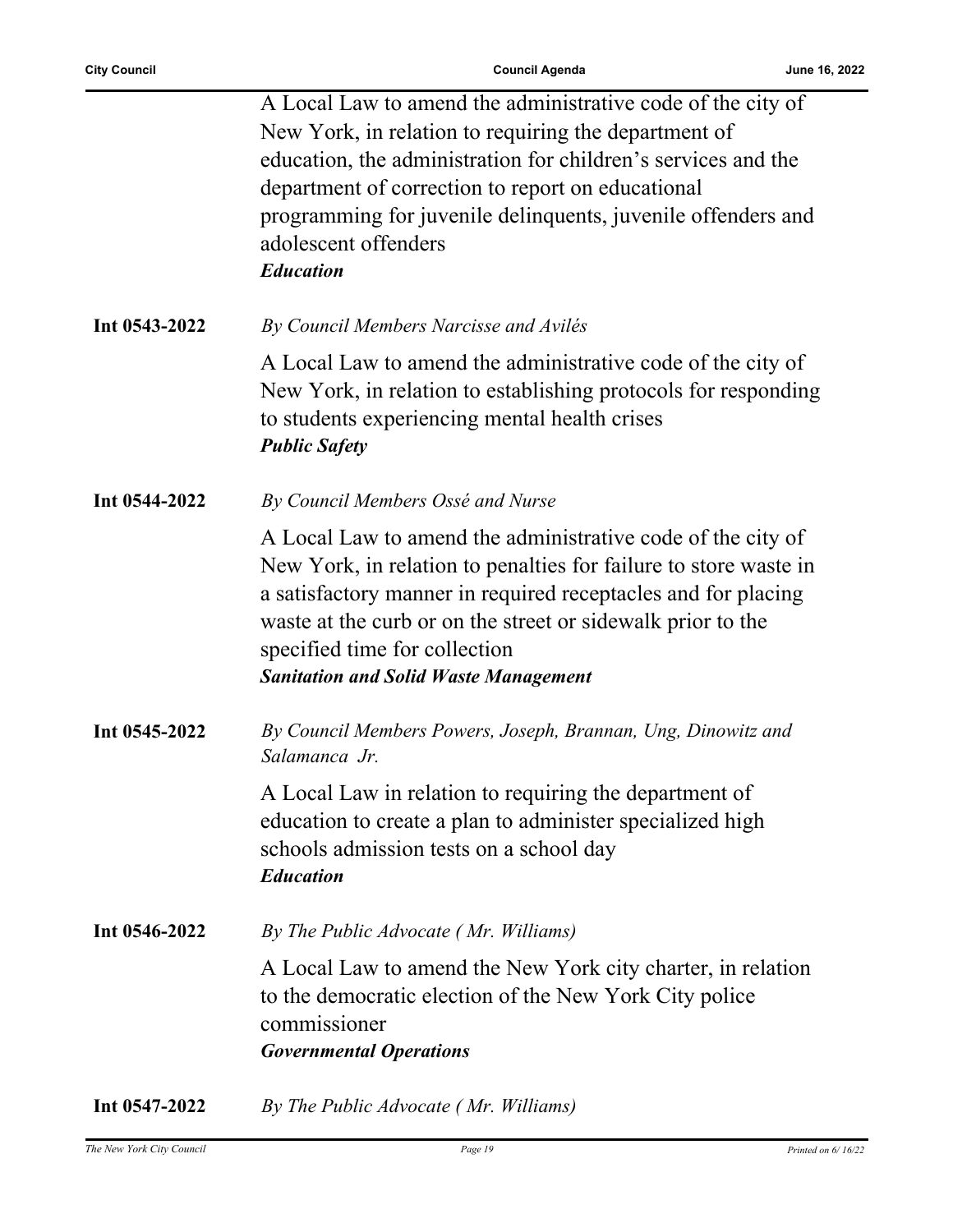|               | A Local Law to amend the administrative code of the city of<br>New York, in relation to prohibiting unauthorized surveillance<br>by a global positioning system or similar technology<br><b>Public Safety</b>                                                                        |
|---------------|--------------------------------------------------------------------------------------------------------------------------------------------------------------------------------------------------------------------------------------------------------------------------------------|
| Int 0548-2022 | By The Public Advocate (Mr. Williams) and Council Member<br>Cabán                                                                                                                                                                                                                    |
|               | A Local Law to amend the administrative code of the city of<br>New York, in relation to requiring the department of<br>correction to assist incarcerated individuals in obtaining<br>school transcripts, social security cards and driver licenses<br><b>Criminal Justice</b>        |
| Int 0549-2022 | By The Public Advocate (Mr. Williams) and Council Members<br>Rivera, Cabán, Hudson, Won and Restler (by request of the<br><b>Brooklyn Borough President)</b>                                                                                                                         |
|               | A Local Law to amend the administrative code of the city of<br>New York, in relation to banning solitary confinement in city<br>jails<br><b>Criminal Justice</b>                                                                                                                     |
| Int 0550-2022 | By The Public Advocate (Mr. Williams) and Council Member<br>Avilés                                                                                                                                                                                                                   |
|               | A Local Law in relation to the creation of a task force to study,<br>report on, and make recommendations to improve New York<br>city housing authority's engagement with tenants and to<br>address tenant concerns about safety and quality of life<br><b>Public Housing</b>         |
| Res 0244-2022 | By The Public Advocate (Mr. Williams)                                                                                                                                                                                                                                                |
|               | Resolution calling on the Centers for Disease Control and<br>Prevention to provide expanded funding for the Healthy Start<br>Brooklyn doula program known as By My Side in order to<br>make doulas available to all low-income birthing people in<br>New York City.<br><b>Health</b> |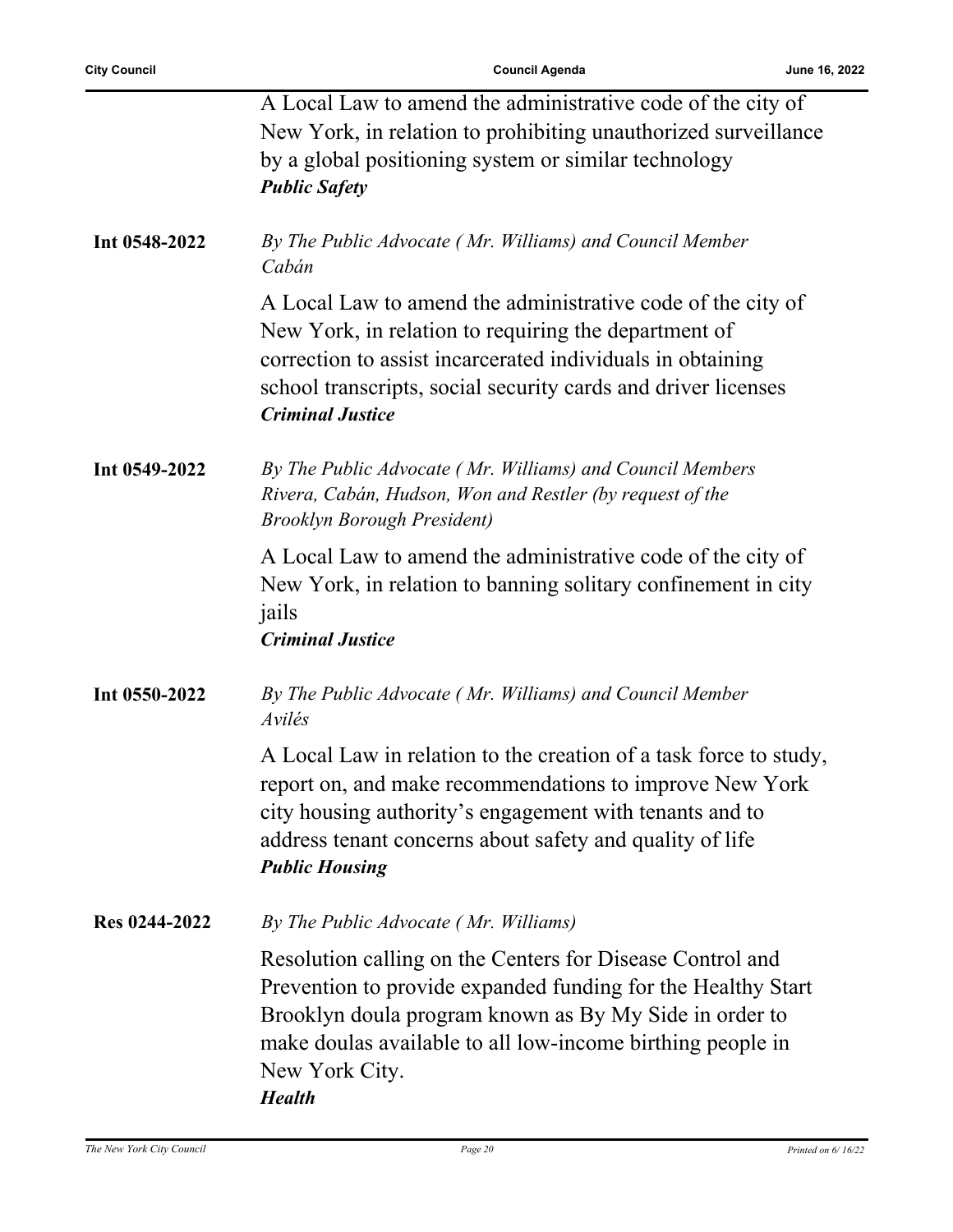| <b>City Council</b> | <b>Council Agenda</b>                                                                                                                                                                                                          | June 16, 2022 |
|---------------------|--------------------------------------------------------------------------------------------------------------------------------------------------------------------------------------------------------------------------------|---------------|
| Res 0245-2022       | By The Public Advocate (Mr. Williams)                                                                                                                                                                                          |               |
|                     | Resolution calling on the United States Senate to pass and the<br>President to sign the Women's Health Protection Act<br><b>Women and Gender Equity</b>                                                                        |               |
| Int 0551-2022       | By Council Members Restler, Farías, Brewer, Hanif, Avilés,<br>Hudson, Gutiérrez and Marte                                                                                                                                      |               |
|                     | A Local Law to amend the administrative code of the city of<br>New York, in relation to prohibiting non-essential helicopters<br>from operating at heliports owned or operated by the city<br><b>Economic Development</b>      |               |
| Int 0552-2022       | By Council Member Riley (by request of the Bronx Borough<br>President)                                                                                                                                                         |               |
|                     | A Local Law to amend the administrative code of the city of<br>New York, in relation to reporting demographic information<br>of members of the fire department at firehouses<br><b>Fire and Emergency Management</b>           |               |
| Int 0553-2022       | By Council Member Riley (by request of the Bronx Borough<br>President)                                                                                                                                                         |               |
|                     | A Local Law to amend the administrative code of the city of<br>New York, in relation to requiring the fire department to<br>implement training on diversity, inclusion, and harassment<br><b>Fire and Emergency Management</b> |               |
| Int 0554-2022       | By Council Member Rivera                                                                                                                                                                                                       |               |
|                     | A Local Law to amend the administrative code of the city of<br>New York, in relation to child protective caseloads and<br>workloads action plan<br><b>General Welfare</b>                                                      |               |
| Int 0555-2022       | By Council Member Rivera                                                                                                                                                                                                       |               |
|                     | A Local Law to amend the administrative code of the city of<br>New York, in relation to installing safety signs near schools                                                                                                   |               |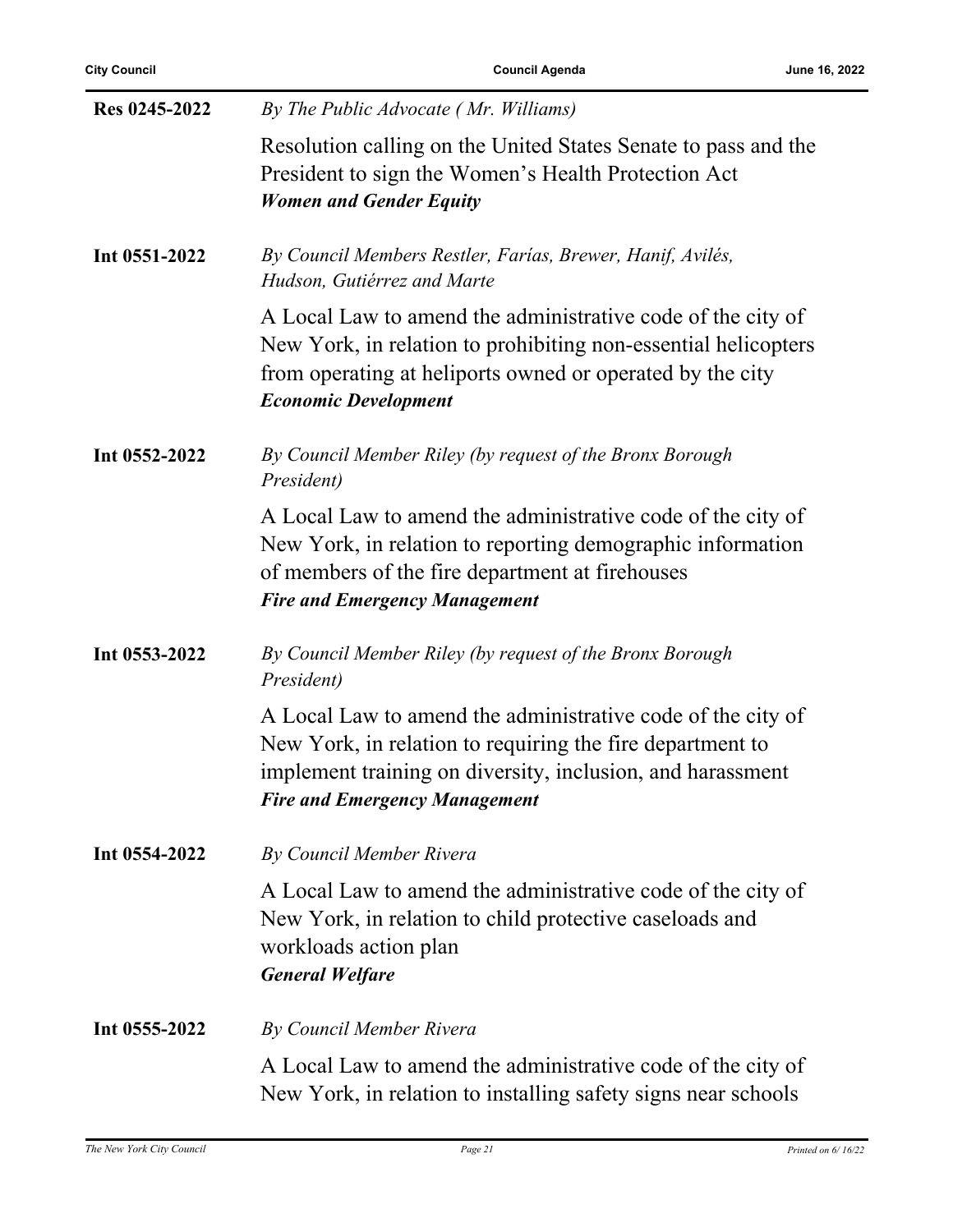|                 | <b>Transportation and Infrastructure</b>                                                                                                                                                                                                                                                                                                                         |
|-----------------|------------------------------------------------------------------------------------------------------------------------------------------------------------------------------------------------------------------------------------------------------------------------------------------------------------------------------------------------------------------|
| Int 0556-2022   | By Council Member Rivera                                                                                                                                                                                                                                                                                                                                         |
|                 | A Local Law to amend the New York city charter and the<br>administrative code of the city of New York, in relation to<br>creating an office of sustainable delivery systems and requiring<br>large generator of truck traffic buildings to produce and<br>implement a delivery and servicing plan<br><b>Transportation and Infrastructure</b>                    |
| Int 0557-2022   | By Council Members Rivera and Holden                                                                                                                                                                                                                                                                                                                             |
|                 | A Local Law in relation to information about health care<br>services<br><b>Hospitals</b>                                                                                                                                                                                                                                                                         |
|                 |                                                                                                                                                                                                                                                                                                                                                                  |
| Res 0246-2022   | By Council Member Rivera<br>Resolution calling for Congress to pass, and the President to<br>sign, legislation increasing reimbursements in Medicaid's<br>Federal Medical Assistance Percentage program for Puerto<br>Rico and the other territories of the United States<br><b>Cultural Affairs, Libraries and International Intergroup</b><br><b>Relations</b> |
| Int 0558-2022-A | By Council Members Sanchez, Farías, Barron, Hudson, Kagan<br>and Avilés                                                                                                                                                                                                                                                                                          |
|                 | A Local Law to amend the administrative code of the city of<br>New York, in relation to extending the rent stabilization laws<br><b>Preconsidered - Housing and Buildings</b>                                                                                                                                                                                    |
| Res 0247-2022   | By Council Members Sanchez, Barron, Hudson, Kagan and Avilés                                                                                                                                                                                                                                                                                                     |
|                 | Resolution determining that a public emergency requiring rent<br>control in the City of New York continues to exist and will<br>continue to exist on and after July 1, 2022.<br><b>Preconsidered - Housing and Buildings</b>                                                                                                                                     |

**Int 0559-2022** *By Council Members Velázquez, Bottcher and Brannan*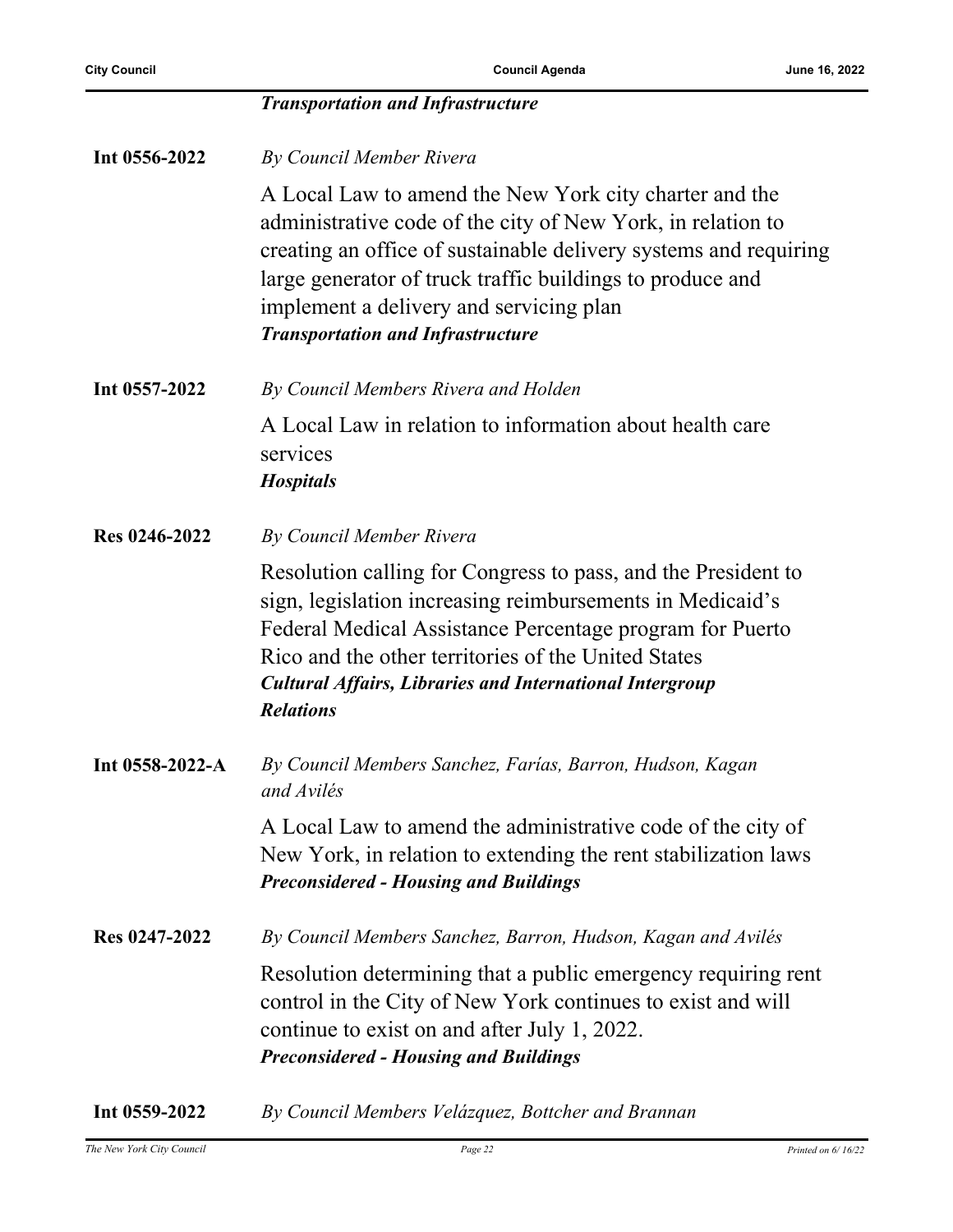|               | A Local Law to amend the administrative code of the city of<br>New York, in relation to restricting eating utensils and extra<br>eating containers, and clarifying the definition of third-party<br>courier service<br><b>Consumer and Worker Protection</b>                                                                                                                                                                                                                                                          |
|---------------|-----------------------------------------------------------------------------------------------------------------------------------------------------------------------------------------------------------------------------------------------------------------------------------------------------------------------------------------------------------------------------------------------------------------------------------------------------------------------------------------------------------------------|
| Int 0560-2022 | By Council Member Williams                                                                                                                                                                                                                                                                                                                                                                                                                                                                                            |
|               | A Local Law to amend the administrative code of the city of<br>New York, in relation to requiring the fire department to<br>annually report on equal employment opportunity complaints<br><b>Fire and Emergency Management</b>                                                                                                                                                                                                                                                                                        |
| LU 0072-2022  | By Council Member Brannan                                                                                                                                                                                                                                                                                                                                                                                                                                                                                             |
|               | SEBCO IV; Block 2697, Lot 18 and 19; and Block 2732, Lot<br>31, Bronx, Council District No. 17.<br><b>Preconsidered - Finance</b>                                                                                                                                                                                                                                                                                                                                                                                     |
| LU 0073-2022  | By Council Member Salamanca Jr.                                                                                                                                                                                                                                                                                                                                                                                                                                                                                       |
|               | Application number N 220219 ZRM (The Lirio $-806$ 9th<br>Avenue) submitted by the Department of Housing<br>Preservation and Development (HPD), pursuant to Section<br>201 of the New York City Charter, for an amendment of the<br>Zoning Resolution of the City of New York, modifying a<br>special permit provision of Article IX, Chapter 6 (Special<br>Clinton District), Borough of Manhattan, Community District<br>4, Council District 3.<br><b>Preconsidered - Landmarks, Public Sitings and Dispositions</b> |
| LU 0074-2022  | By Council Member Salamanca Jr.                                                                                                                                                                                                                                                                                                                                                                                                                                                                                       |
|               | Application number C 220220 ZMM (The Lirio $-806$ 9th<br>Avenue) submitted by the Department of Housing<br>Preservation and Development (HPD), pursuant to Sections<br>197-c and 201 of the New York City Charter for an<br>amendment of the Zoning Map, Section No. 8c, eliminating<br>from within an existing R8 District a C1-5 District and<br>changing from an R8 District to a C6-2 District, Borough of                                                                                                        |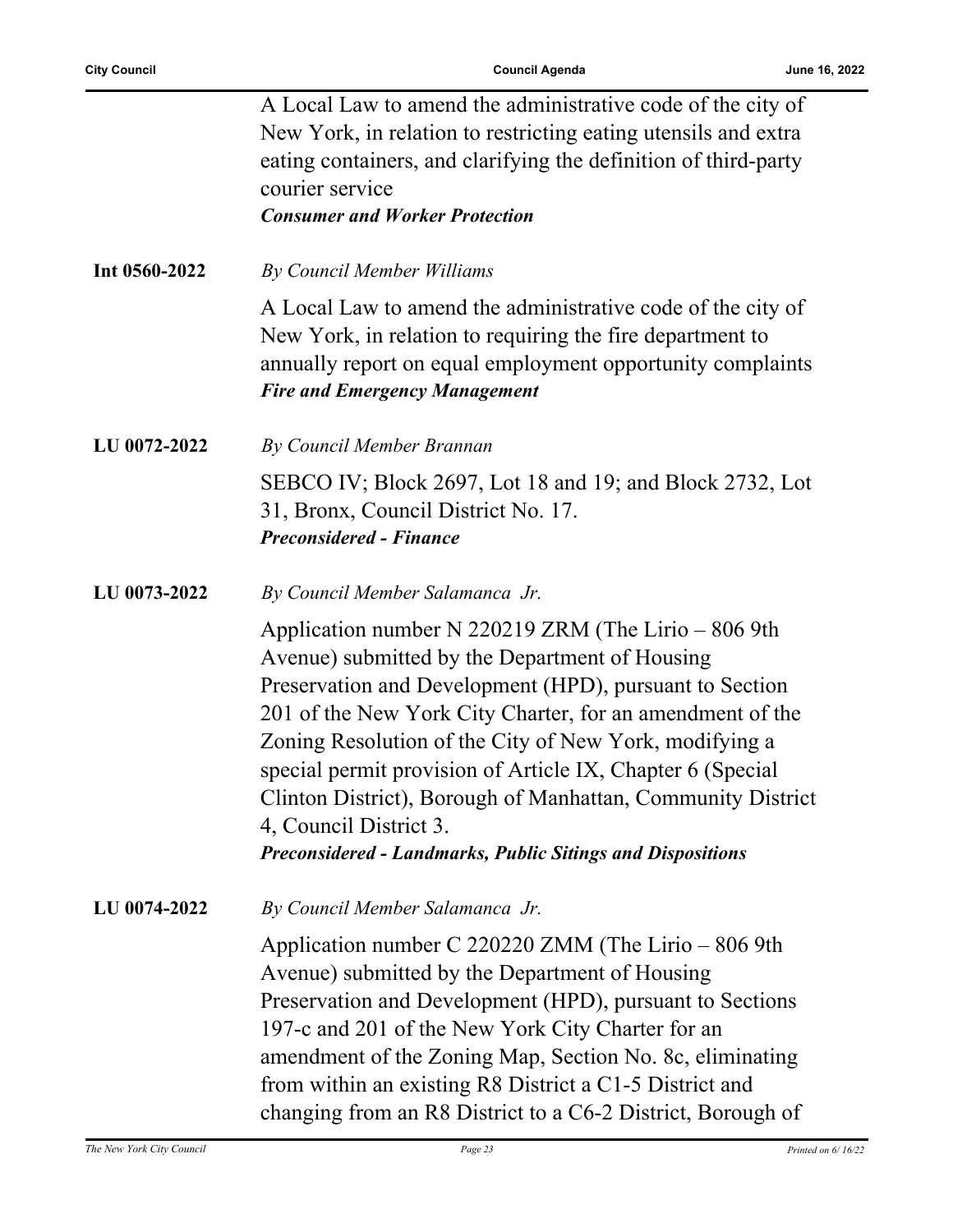#### Manhattan, Community District 4, Council District 3. *Preconsidered - Landmarks, Public Sitings and Dispositions*

#### **LU 0075-2022** *By Council Member Salamanca Jr.*

Application number C 220221(A) ZSM (The Lirio – 806 9th Avenue) submitted by the Department of Housing Preservation and Development (HPD), pursuant to Sections 197-c and 201 of the New York City Charter and proposed for modification pursuant to Section  $2\n-06(c)(1)$  of the Uniform Land Use Review Procedure for the grant of a special permit pursuant to Section 96-112 of the Zoning Resolution to modify the lot coverage and usable landscaped open area requirements of Section 96-102 (Lot Coverage Regulations) and the height and setback requirements of Section 96-104 (Height and setback regulations), in connection with a proposed mixed-use development on property located at 806 Ninth Avenue (Block 1044, Lot 3), in a C6-2 District, within the Special Clinton District (Preservation Area), Borough of Manhattan, Community District 4, Council District 3. *Landmarks, Public Sitings and Dispositions*

#### **LU 0076-2022** *By Council Member Salamanca Jr.*

Application number C 220222 PPM (The Lirio – 806 9th Avenue) submitted by the Department of Housing Preservation and Development (HPD), pursuant to Section 197-c of the New York City Charter, for the disposition of city owned property located at 806 9th Avenue (Block 1044, Lot 3), to facilitate a building containing approximately 111 affordable and supportive housing units, and community facility and retail space, Borough of Manhattan, Community District 4, Council District 3. *Landmarks, Public Sitings and Dispositions*

**LU 0077-2022** *By Council Member Salamanca Jr.* Application number C 220223 PQM (The Lirio – 806 9th Avenue) the Department of Citywide Administrative Services,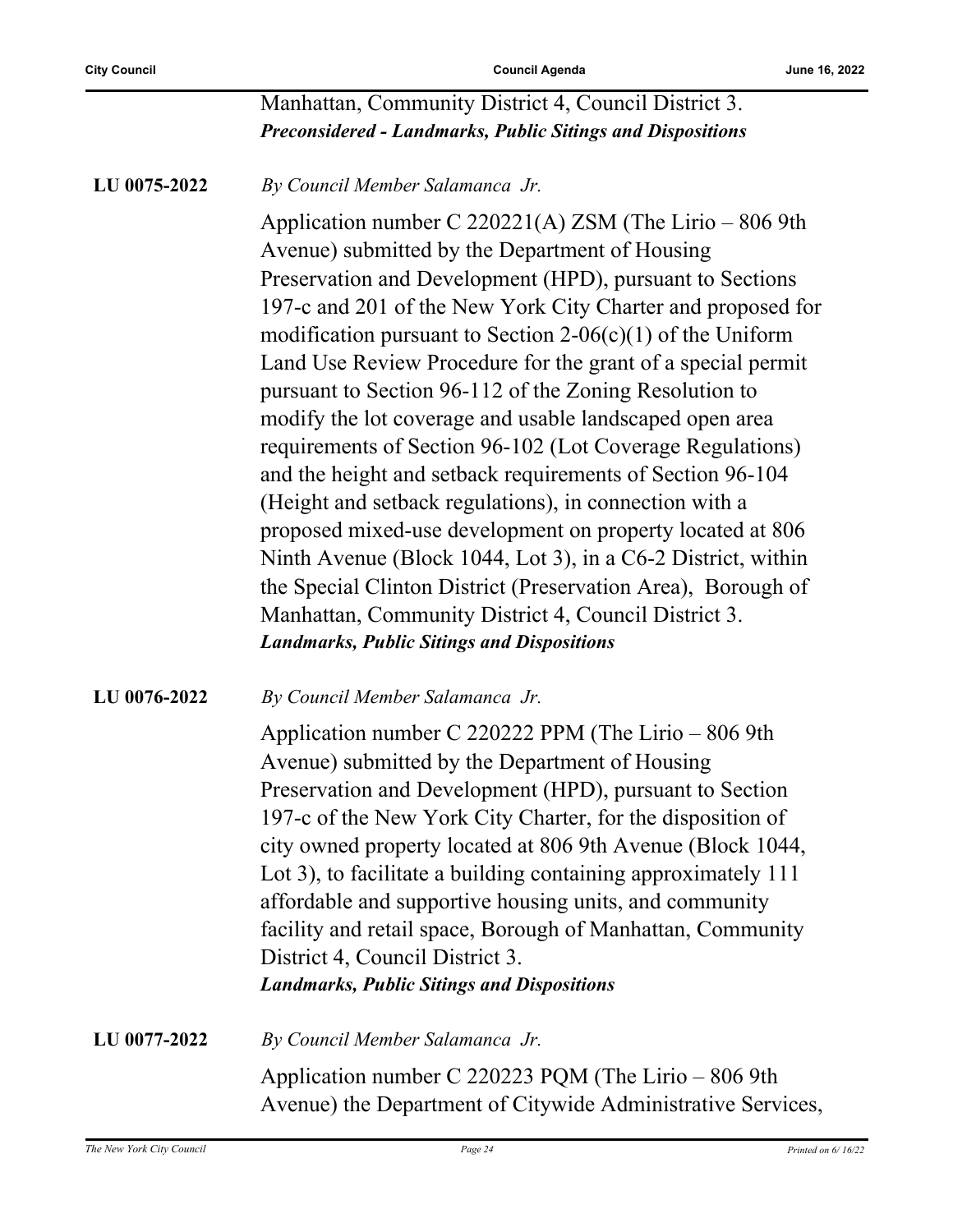|              | pursuant to Section 197-c of the New York City Charter, for<br>the acquisition of property located at 806 9th Avenue (Block<br>1044, Lot 3) to facilitate the expansion of Metropolitan<br>Transportation Authority's New York City Transit operations,<br>Borough of Manhattan, Community District 4, Council<br>District 3.<br><b>Landmarks, Public Sitings and Dispositions</b>                                                                                                                                                                         |
|--------------|------------------------------------------------------------------------------------------------------------------------------------------------------------------------------------------------------------------------------------------------------------------------------------------------------------------------------------------------------------------------------------------------------------------------------------------------------------------------------------------------------------------------------------------------------------|
| LU 0078-2022 | By Council Member Salamanca Jr.                                                                                                                                                                                                                                                                                                                                                                                                                                                                                                                            |
|              | Application number C 200317 ZMK (41 Summit Street<br>Rezoning) submitted by 41 Summit Street, LLC, pursuant to<br>Sections 197-c and 201 of the New York City Charter for an<br>amendment to the Zoning Map, Section No. 16a, changing<br>from an M1-1 District to an R6B District, Borough of<br>Brooklyn, Community District 6, Council District 39.<br><b>Preconsidered - Zoning and Franchises</b>                                                                                                                                                     |
| LU 0079-2022 | By Council Member Salamanca Jr.                                                                                                                                                                                                                                                                                                                                                                                                                                                                                                                            |
|              | Application number C 210128 ZMQ $(77 – 39$ Vleigh Place<br>Rezoning) submitted by VP Capital Holdings, LLC, pursuant<br>to Sections 197-c and 201 of the New York City Charter for<br>the amendment of the Zoning Map, Section No. 14c,<br>eliminating from within an existing R3-2 District a C1-2<br>District, changing from an R3-2 District to an R6A District,<br>and establish within the proposed R6A District a C2-3<br>District, Borough of Queens, Community District 8, Council<br>District 24.<br><b>Preconsidered - Zoning and Franchises</b> |
| LU 0080-2022 | By Council Member Salamanca Jr.                                                                                                                                                                                                                                                                                                                                                                                                                                                                                                                            |
|              | Application number N 210129 ZRQ $(77 – 39$ Vleigh Place<br>Rezoning) submitted by VP Capital Holdings, LLC, pursuant<br>to Section 201 of the New York City Charter, for an<br>amendment of the Zoning Resolution of the City of New<br>York, modifying Appendix F for the purpose of establishing a<br>Mandatory Inclusionary Housing area, Borough of Queens,                                                                                                                                                                                            |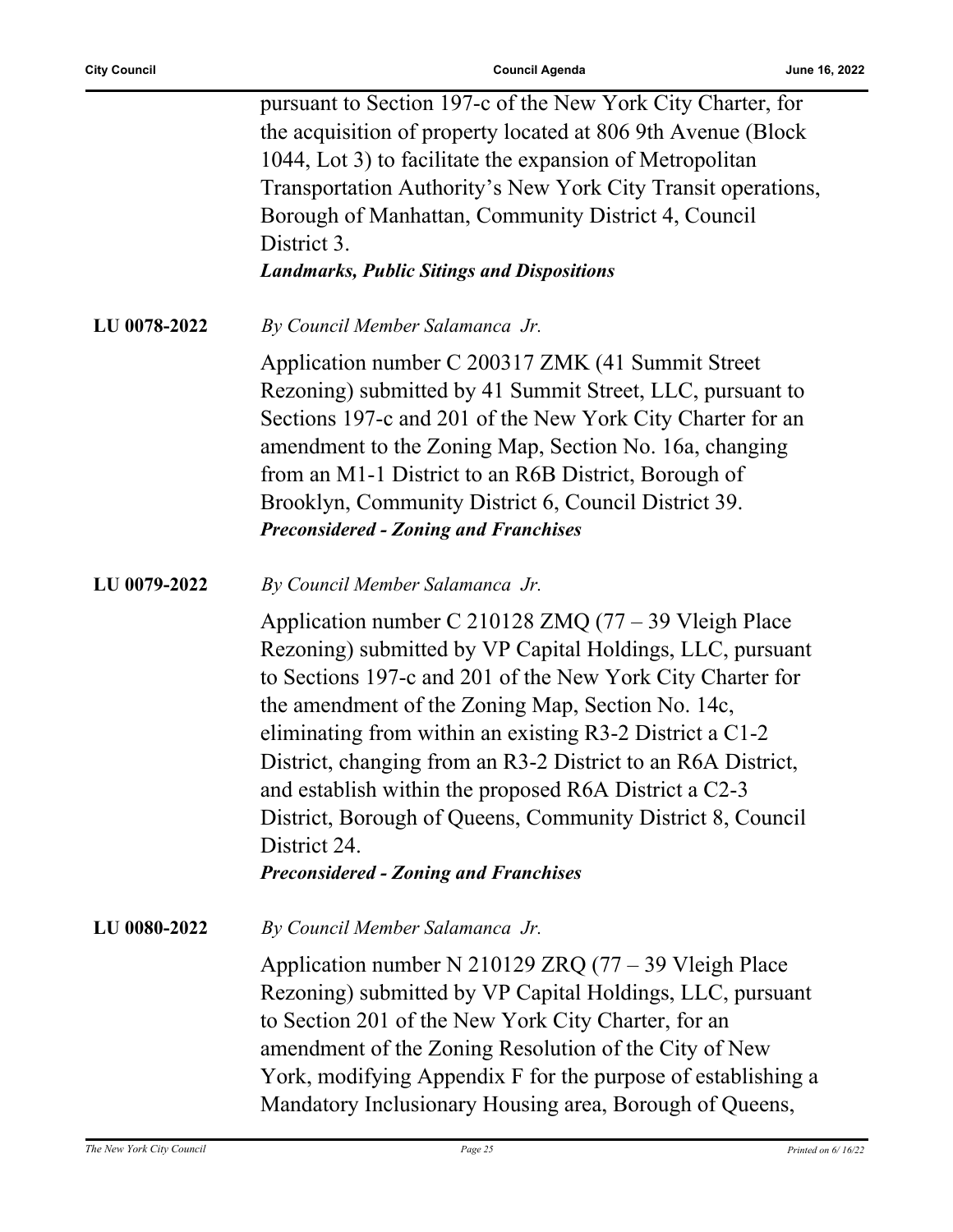|              | Community District 8, Council District 24.                                                                                                                                                                                                                                                                                                                                                                                                                                                                                                     |
|--------------|------------------------------------------------------------------------------------------------------------------------------------------------------------------------------------------------------------------------------------------------------------------------------------------------------------------------------------------------------------------------------------------------------------------------------------------------------------------------------------------------------------------------------------------------|
|              | <b>Preconsidered - Zoning and Franchises</b>                                                                                                                                                                                                                                                                                                                                                                                                                                                                                                   |
| LU 0081-2022 | By Council Member Salamanca Jr.                                                                                                                                                                                                                                                                                                                                                                                                                                                                                                                |
|              | Application number C 210234 ZMQ (11th Street & 34th<br>Avenue Rezoning) submitted by JPP 33rd Street, LLC and Lily<br>& John Realty Inc., pursuant to Sections 197-c and 201 of the<br>New York City Charter for the amendment of the Zoning Map,<br>Section No. 9a, changing from an R5 District to an M1-5/R6A<br>District and establishing a Special Mixed Use District<br>(MX-23), Borough of Queens, Community District 1, Council<br>District 26.<br><b>Preconsidered - Zoning and Franchises</b>                                        |
| LU 0082-2022 | By Council Member Salamanca Jr.                                                                                                                                                                                                                                                                                                                                                                                                                                                                                                                |
|              | Application number N 210235 ZRQ (11th Street & 34th<br>Avenue Rezoning) submitted by JPP 33rd Street, LLC and Lily<br>& John Realty Inc., pursuant to Section 201 of the New York<br>City Charter for an amendment to the Zoning City of New<br>York, modifying provisions of Article XII, Chapter 3 (Special<br>Mixed Use District) and APPENDIX F for the purpose of<br>establishing a Mandatory Inclusionary Housing area, Borough<br>of Queens, Community District 1, Council District 26.<br><b>Preconsidered - Zoning and Franchises</b> |
| LU 0083-2022 | By Council Member Salamanca Jr.                                                                                                                                                                                                                                                                                                                                                                                                                                                                                                                |
|              | Application number C 210375 ZMQ (Wetherole Street and<br>67th Avenue Rezoning) submitted by Novel Medicine, P.C.,<br>pursuant to Sections 197-c and 201 of the New York City<br>Charter for the amendment of the Zoning Map, Section No.<br>14a, changing from an R4B District to an R6A District,<br>Borough of Queens, Community District 6, Council District<br>29.<br><b>Preconsidered - Zoning and Franchises</b>                                                                                                                         |
| LU 0084-2022 | By Council Member Salamanca Jr.                                                                                                                                                                                                                                                                                                                                                                                                                                                                                                                |